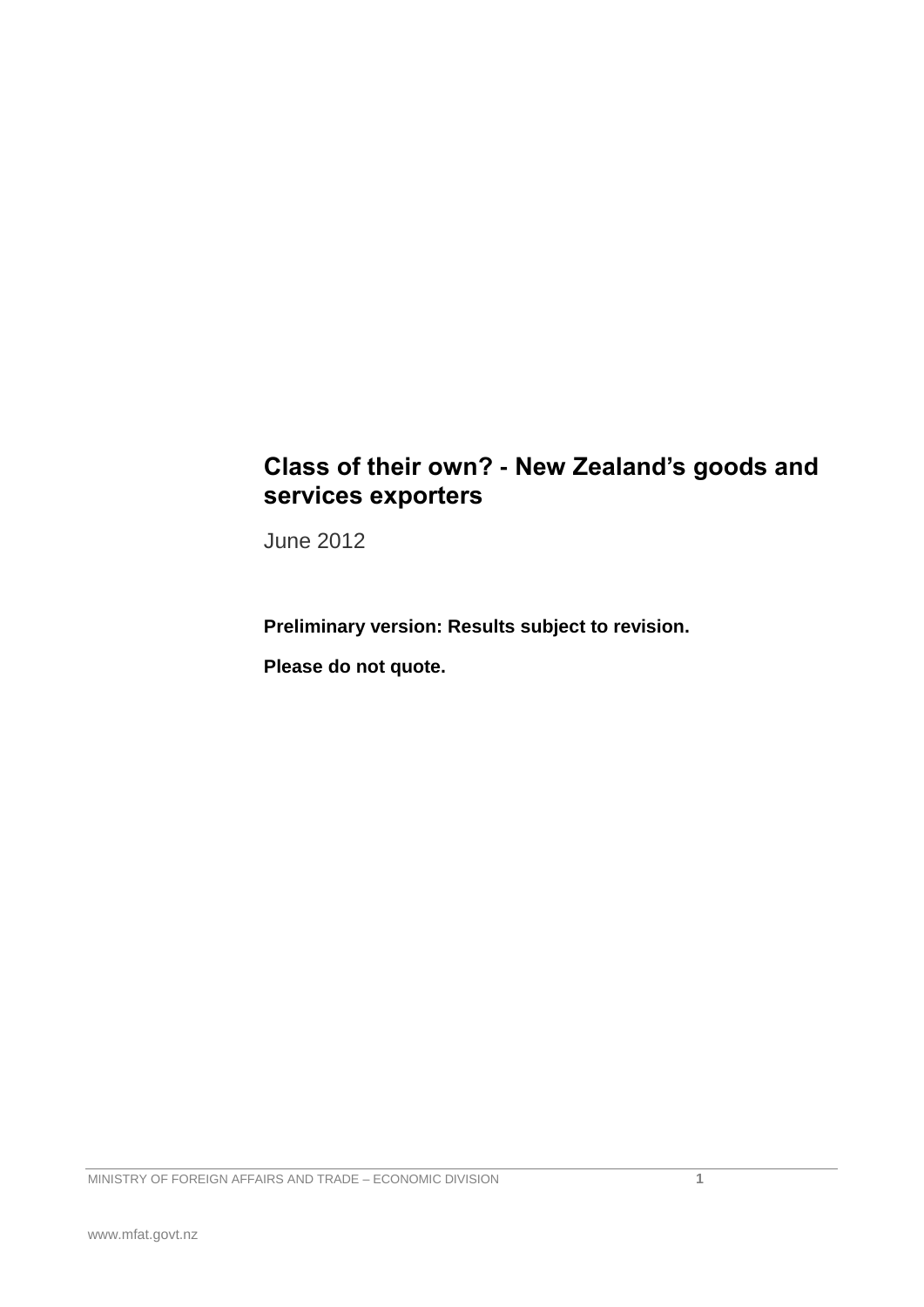# **EconomicDivision**

MINISTRY OF FOREIGN AFFAIRS AND TRADE, MANATŪ AORERE

## **AUTHOR**

#### **Menaka Saravanaperumal**

#### **Economic Division**

Ministry of Foreign Affairs and Trade PO Box 18 901 **Wellington** New Zealand

Email: menaka.saravanaperumal@mfat.govt.nz Telephone: 04 439 8403 Facsimile: 04 439 8545

#### **Vicki Plater**

#### **Economic Division**

Ministry of Foreign Affairs and Trade PO Box 18 901 Wellington New Zealand

Email: Vicki.plater@mfat.govt.nz Telephone: 04 439 8088 Facsimile: 04 439 8545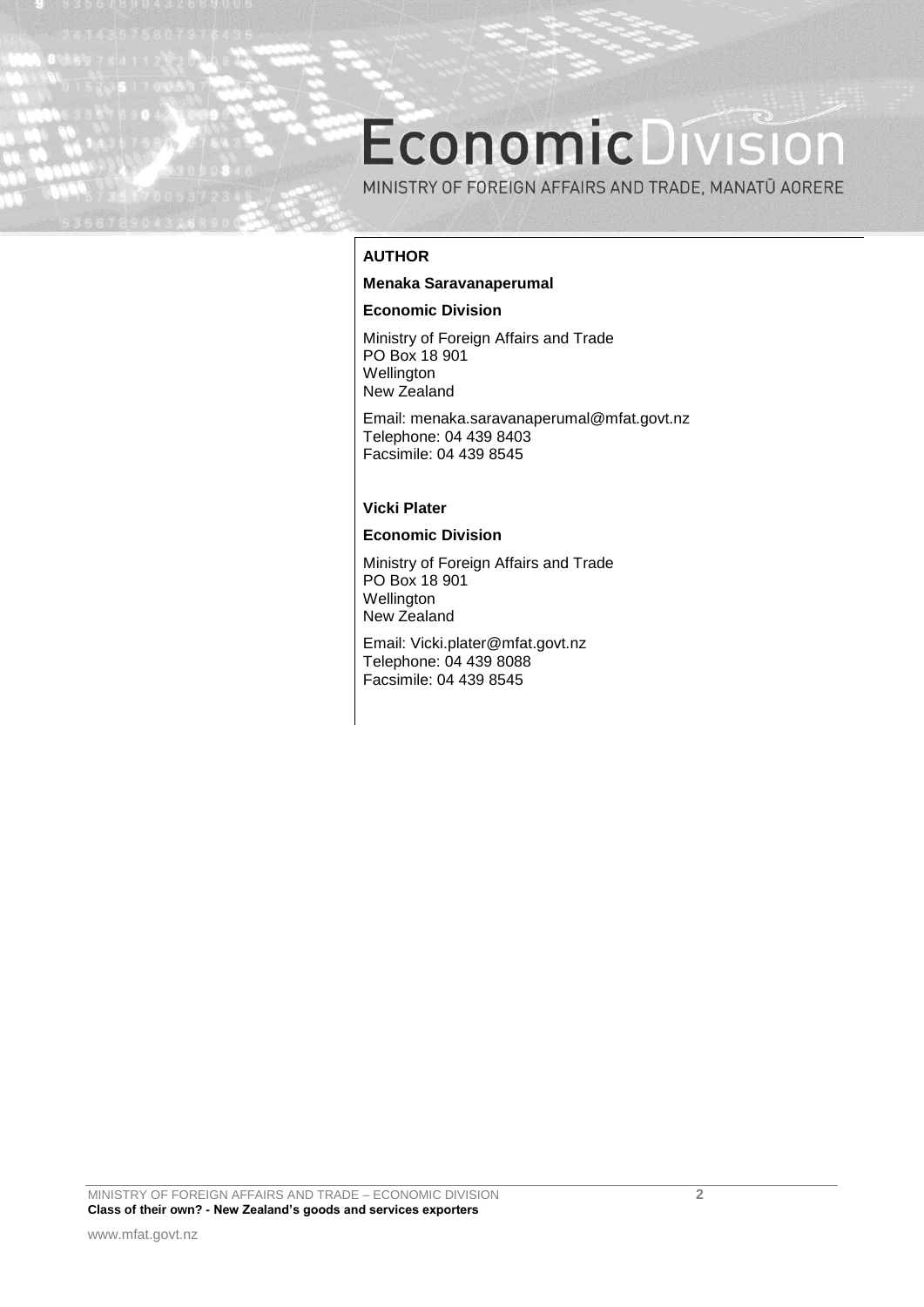#### **DISCLAIMER**

The results in this paper are not official statistics, they have been created for research purposes from the Integrated Data Infrastructure prototype (IDI) managed by Statistics NZ.

The opinions, findings, recommendations and conclusions expressed in this paper are those of the author(s). They do not necessarily reflect the views of the Ministry of Foreign Affairs and Trade or Statistics NZ. Ministry of Foreign Affairs and Trade or Statistics NZ takes no responsibility for any omissions or errors in the information contained here. The paper is presented not as policy, but with a view to inform and stimulate wider debate.

Access to the data used in this study was provided by Statistics NZ in accordance with security and confidentiality provisions of the Statistics Act 1975. Only people authorised by the Statistics Act 1975 are allowed to see data about a particular person, business or organisation. The results in this paper have been confidentialised to protect individual people and businesses from identification. Careful consideration has been given to the privacy, security and confidentiality issues associated with using administrative data in the IDI. Further detail can be found in the Privacy Impact Assessment for the IDI available from [www.stats.govt.nz.](http://www.stats.govt.nz/)

Statistics NZ protocols were applied to the data sourced from the New Zealand Customs Service; the Ministry of Science and Innovation; New Zealand Trade and Enterprise. Any discussion of data limitations is not related to the data's ability to support these government agencies' core operational requirements.

Any table or other material in this report may be reproduced and published without further licence, provided that it does not purport to be published under government authority and that acknowledgement is made of this source.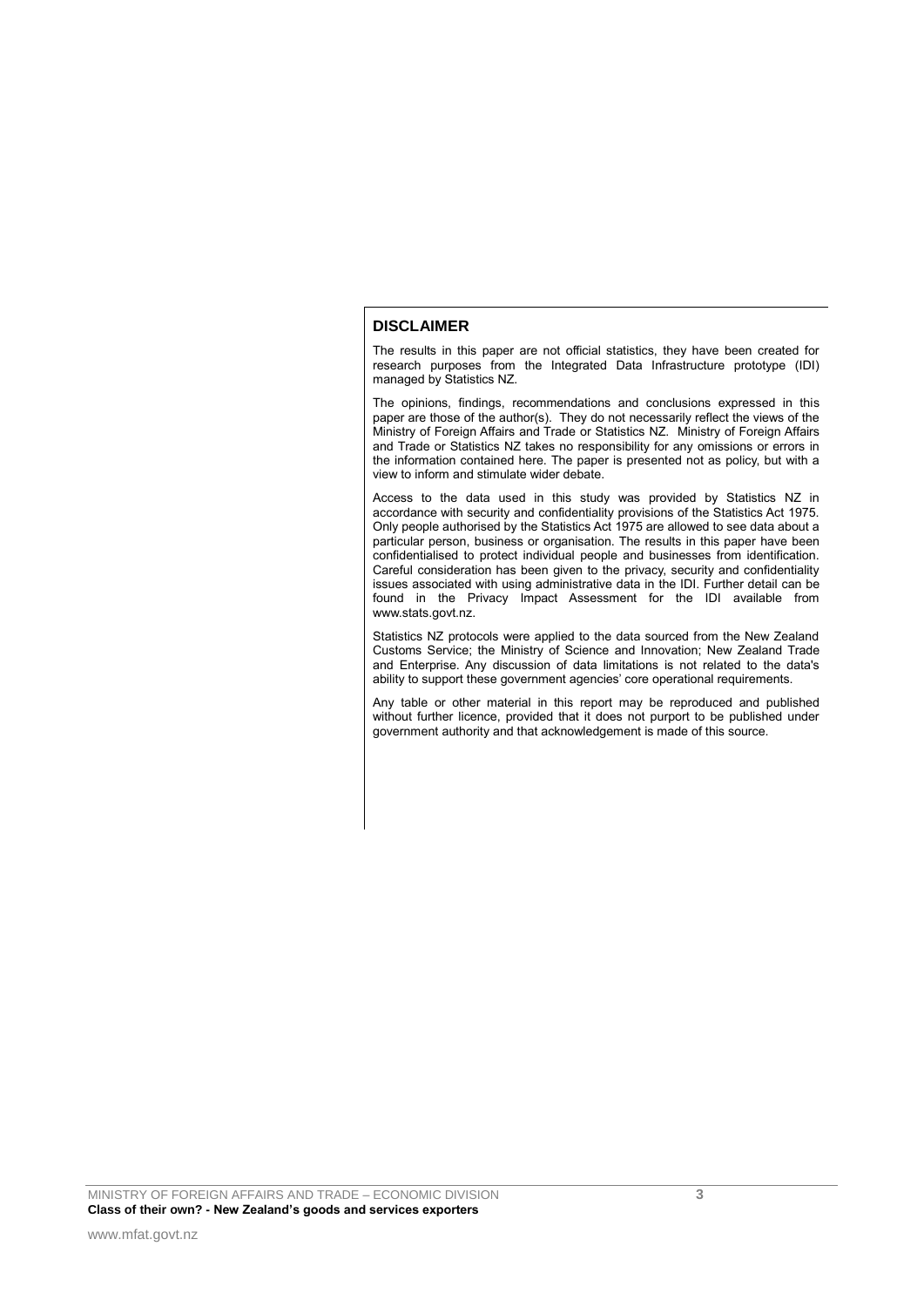# **Abstract**

The small size of the domestic market constrains the extent to which New Zealand businesses can grow. Given this, international linkages are central to NZ"s economic prospects. NZ has made some progress but NZ's performance has not kept pace with global changes. NZ's exports are well below the 40 – 50 percent of GDP for similar sized economies in the OECD. Recent growth in the New Zealand economy has been focused more in the non-tradable sectors than those parts of the economy that compete on the international stage. There are questions around how well NZ is adapting to the new business reality of global value chains. Against this backdrop, there is an imperative to try and identify export growth engines and the characteristics of high(er) performing exporting firms. Establishing this empirical data can assist policy discussions. This study looks at NZ exporters and identifies that, whilst only a small proportion of NZ exporters (3.9%) export both goods and services (GSE), it is these firms that appear to evidence above-the-line characteristics.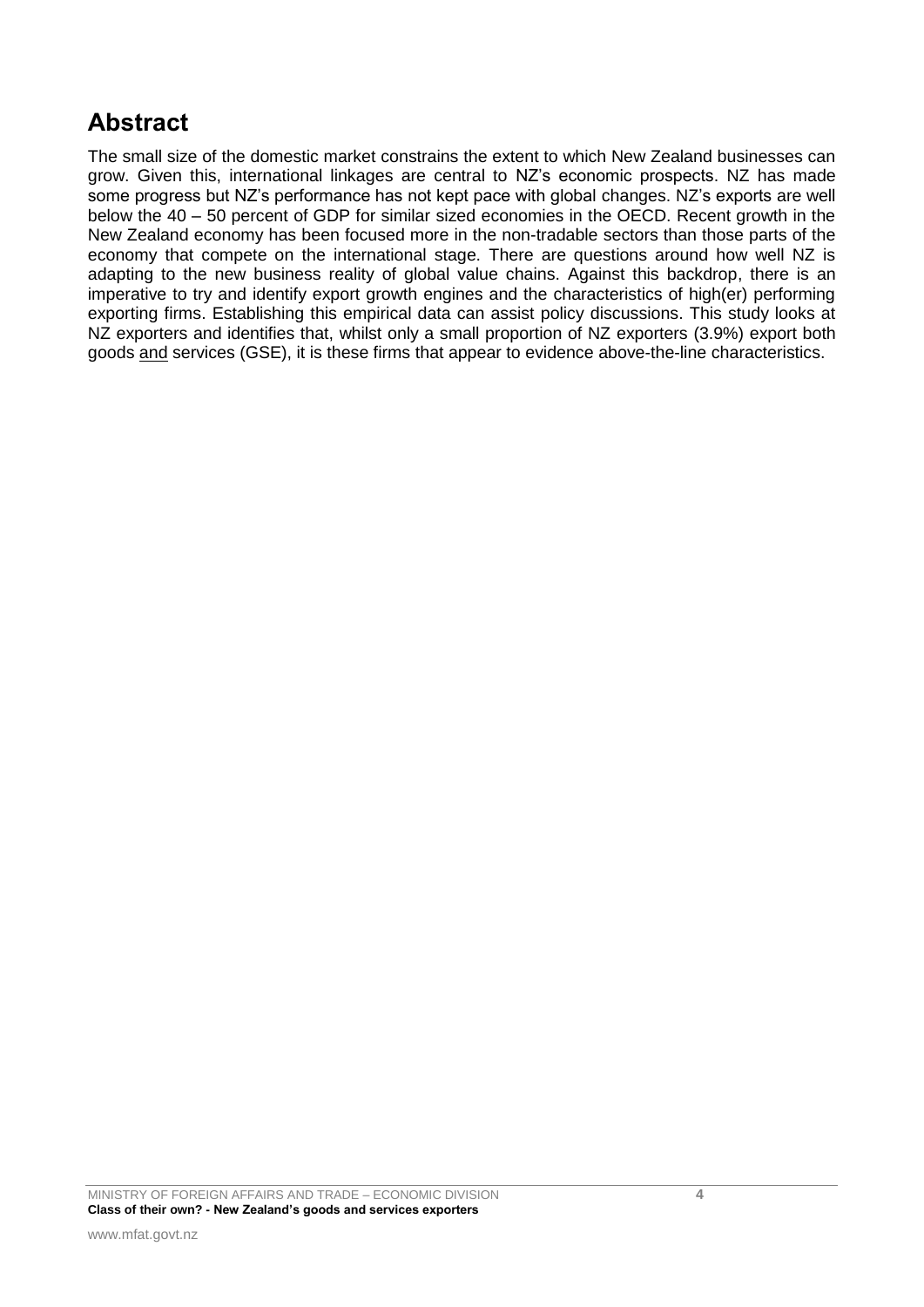## **Key Points**

The small size of the domestic market constrains the extent to which New Zealand businesses can grow. Given this, international linkages are central to NZ"s economic prospects. NZ has made some progress but NZ"s performance has not kept pace with global changes. NZ"s exports of goods and services represent around 30 percent of GDP – within the OECD average but well below the 40 – 50 percent of GDP for similar sized economies in the OECD. Recent growth in the New Zealand economy has been focused more in the non-tradable sectors rather than those parts of the economy that compete on the international stage. There are questions around how well NZ is adapting to the new business reality of global value chains.

Against this backdrop, there is an imperative to try to identify export growth engines and the characteristics of high(er) performing exporting firms. Establishing this empirical data can assist policy discussions.

This study looks at NZ exporters and identifies that, whilst only a small proportion of NZ exporters (3.9%) export both goods and services (GSE), it is these firms that appear to evidence above-theline characteristics. These GSE firms:

- **Are bigger in size, have higher value added, have a greater proportion of firms undertaking R&D and a higher proportion of firms with some levels of FDI**;
- Whilst they **have a weighting towards goods over services exports,** the **services component of those exports exceed that of 'service only exporters';**
- **The export markets these firms operate in is also more diversified with an average of 12 markets for their goods and 4 markets for their services.** This compares with an average of four markets among goods only exporters and three markets among service only exporters;
- **Largely feature in the wholesale industry group (31.3 percent of all GSE firms)**. Firms in this industry group largely purchase and on-sell goods without major transformation to other businesses. Other key industry groups with a relatively high proportion of goods and services exporters include business services (20.0 percent); and machinery, and equipment (8.9 percent).
- **Mostly have logical good and services pairs.** For example the most prevalent service type among firms exporting a wide range of goods in the wholesale industry includes commission agent"s services fees and management fees between parent and subsidiary. The goods associated with GSE firms in the business services industry were manufacturing related and the services associated with these firms were largely high value added services such as IT, design and development services; engineering and consultancy services, research and development services and royalties and licence fees received for computer services. This is also the case with goods and services exporters operating out of the machinery and equipment manufacturing industry. **There are also, however, a few good and service combinations that are less obvious.**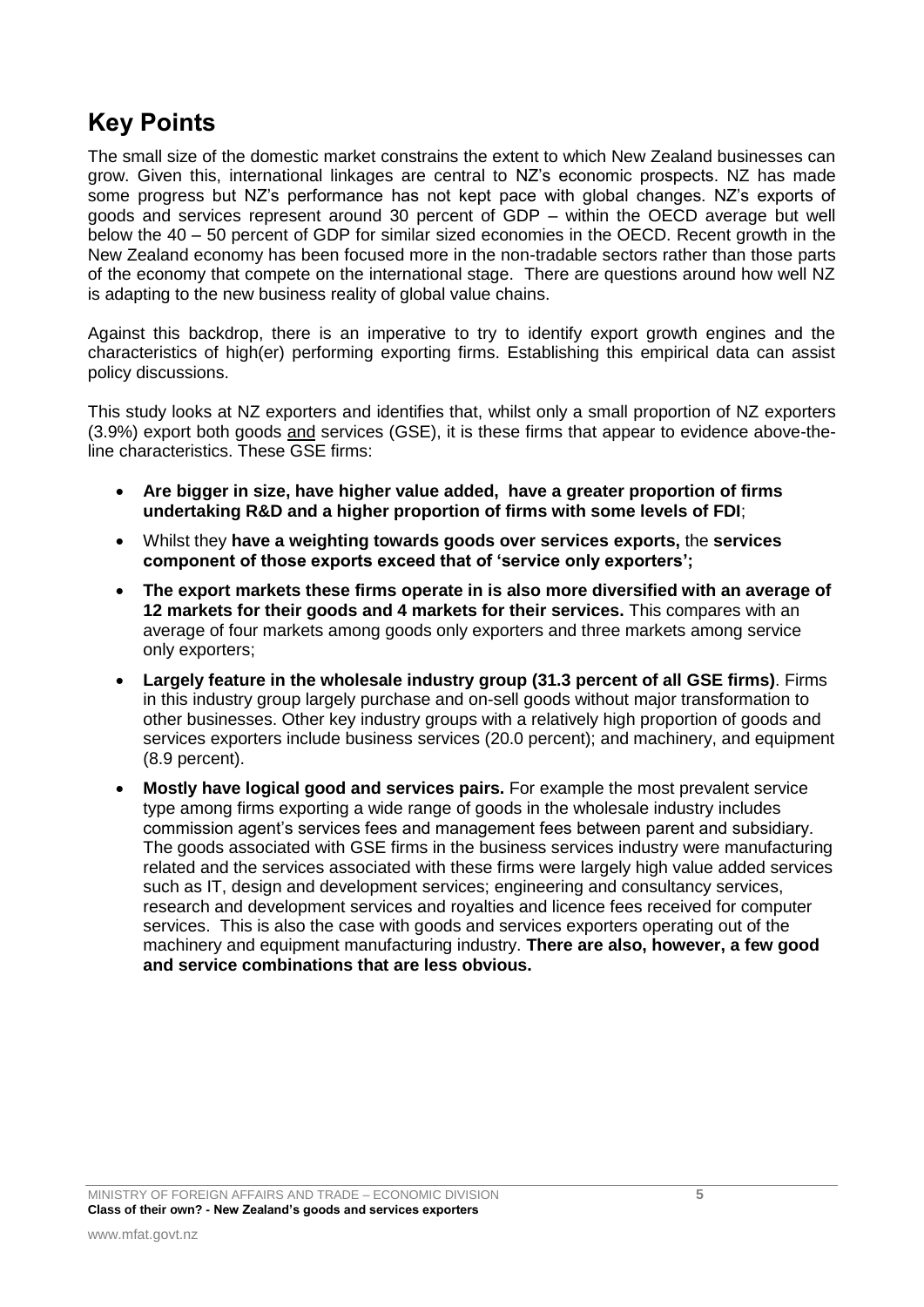# **Contents**

| 1. |     |  |  |  |  |
|----|-----|--|--|--|--|
| 2. |     |  |  |  |  |
| 3. |     |  |  |  |  |
| 4. |     |  |  |  |  |
|    | 4.1 |  |  |  |  |
|    | 4.2 |  |  |  |  |
|    | 4.3 |  |  |  |  |
|    | 4.4 |  |  |  |  |
|    | 4.5 |  |  |  |  |
| 5. |     |  |  |  |  |
| 6. |     |  |  |  |  |

# **Figures**

# **Tables**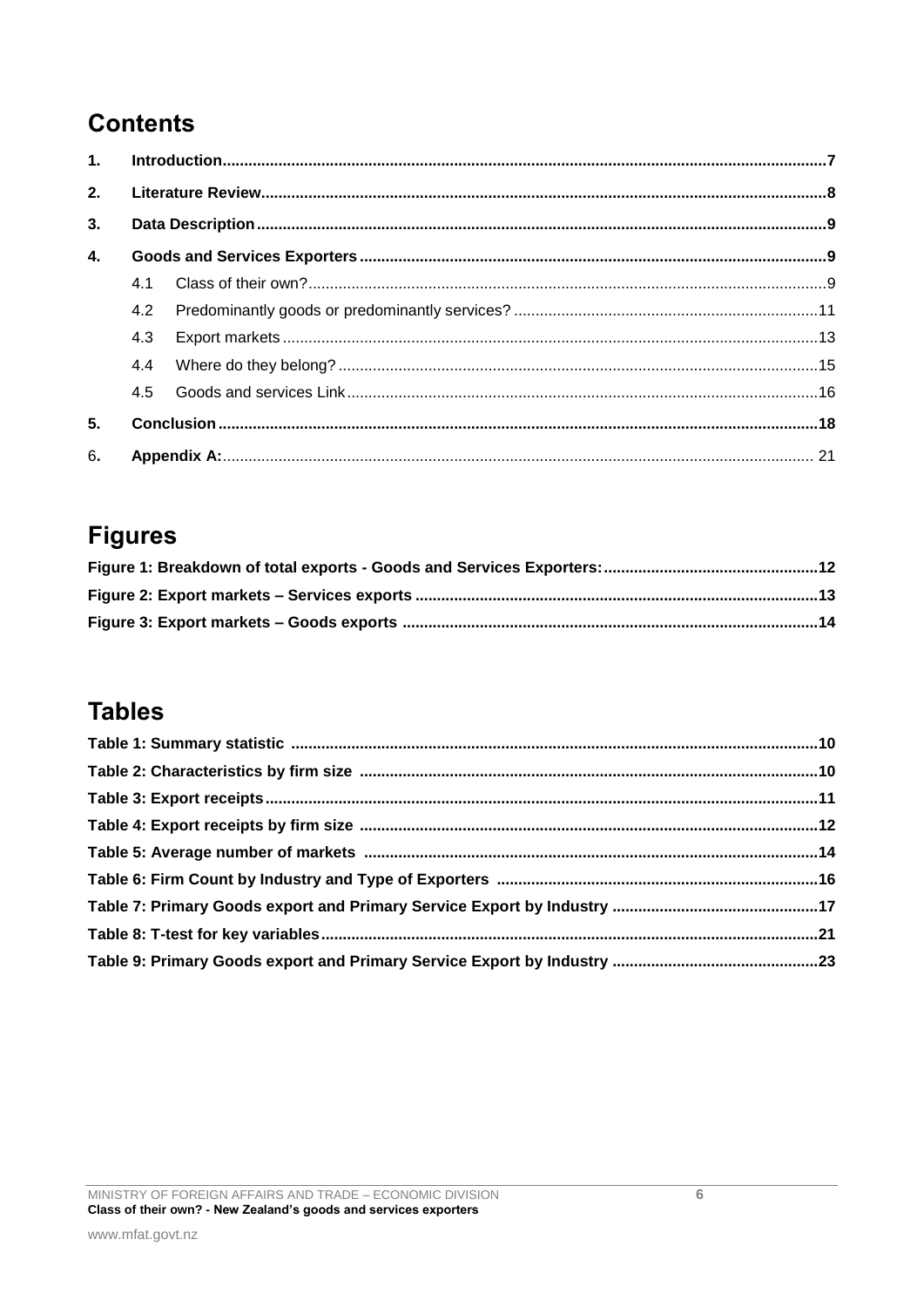## <span id="page-6-0"></span>**1. Introduction**

The small size of the domestic market constrains the extent to which New Zealand (NZ) businesses can grow. Given this, international linkages are central to NZ"s economic prospects. NZ has made some progress on this front. Since the 1970"s NZ has successfully diversified its export markets and production. In 1970, Europe took 49 percent of our total exports. In 2011, only 13% went to Europe and a greater proportion of exports were directed to markets across Asia, the Middle East and Australia. NZ has also extended its export profile from the traditional agricultural base of wool, meat and dairy to include horticulture, wine, forestry, fisheries, aquaculture, tourism and education.

However, NZ"s performance has not kept pace with global changes. NZ"s exports of goods and services represent around 30 percent of GDP – within the OECD average but well below the 40 – 50 percent of GDP for similar sized economies in the OECD. Recent growth in the NZ economy has been focused more in the non-tradable sectors than those parts of the economy that compete on the international stage. There are questions around how well NZ is adapting to the new business reality of global value chains, where increasingly some of the activities undertaken to bring a good or service from design to consumers occur across borders.

Against this backdrop, there is an imperative to try to identify export growth engines and the characteristics of high(er) performing exporting firms. Establishing this empirical data can assist policy discussions.

Charteris and Saravanaperumal (2010) in their analysis of service exporters found that firms that export both goods and services were significantly larger and had higher performance levels than firms that exported only goods or only services.

This paper develops this initial work further, taking a closer look at this interesting group of high performing firms that export both goods and services (GSEs) and which, potentially, could play a critical role in lifting NZ"s economic performance. The analysis:

- compares the characteristics of goods and services exporters against goods-only and services-only exporters to identify what is fundamentally different about goods and services exporters;
- investigates the split between goods and services export receipts for firms exporting both goods and service;
- investigates the export markets that goods and services exporters tend to concentrate on
- considers the types of goods and services exported by these goods and services exporters and the relationship between the two;
- suggests areas for further research.

The services covered in this analysis exclude tourism, education, transport, government services and insurance. What it covers is commercial services such as computer services, engineering, royalties and licence fees, accounting and legal services. Also included in this category are lesserknown services, such as management fees between related parties<sup>1</sup> and merchanting.<sup>2</sup>

The data for this study comes from Statistics NZ"s prototype Longitudinal Business Database (LBD) which is a complex relational database linking a variety of administrative and survey data. A key component of the LBD, which is central to this study, is the International Trade in Services and

<sup>-</sup> $1$  Management fees between related parties captures the situation where a business has an ownership stake in a subsidiary and provides/purchases services such as managerial and administrative services, accounting, computer services, and charges for royalties, to/from the subsidiary.

<sup>&</sup>lt;sup>2</sup> Merchanting captures transactions where a NZ enterprise buys goods abroad and then on-sells them to another overseas party - the goods do not enter NZ.

MINISTRY OF FOREIGN AFFAIRS AND TRADE – ECONOMIC DIVISION **7 Class of their own? - New Zealand's goods and services exporters**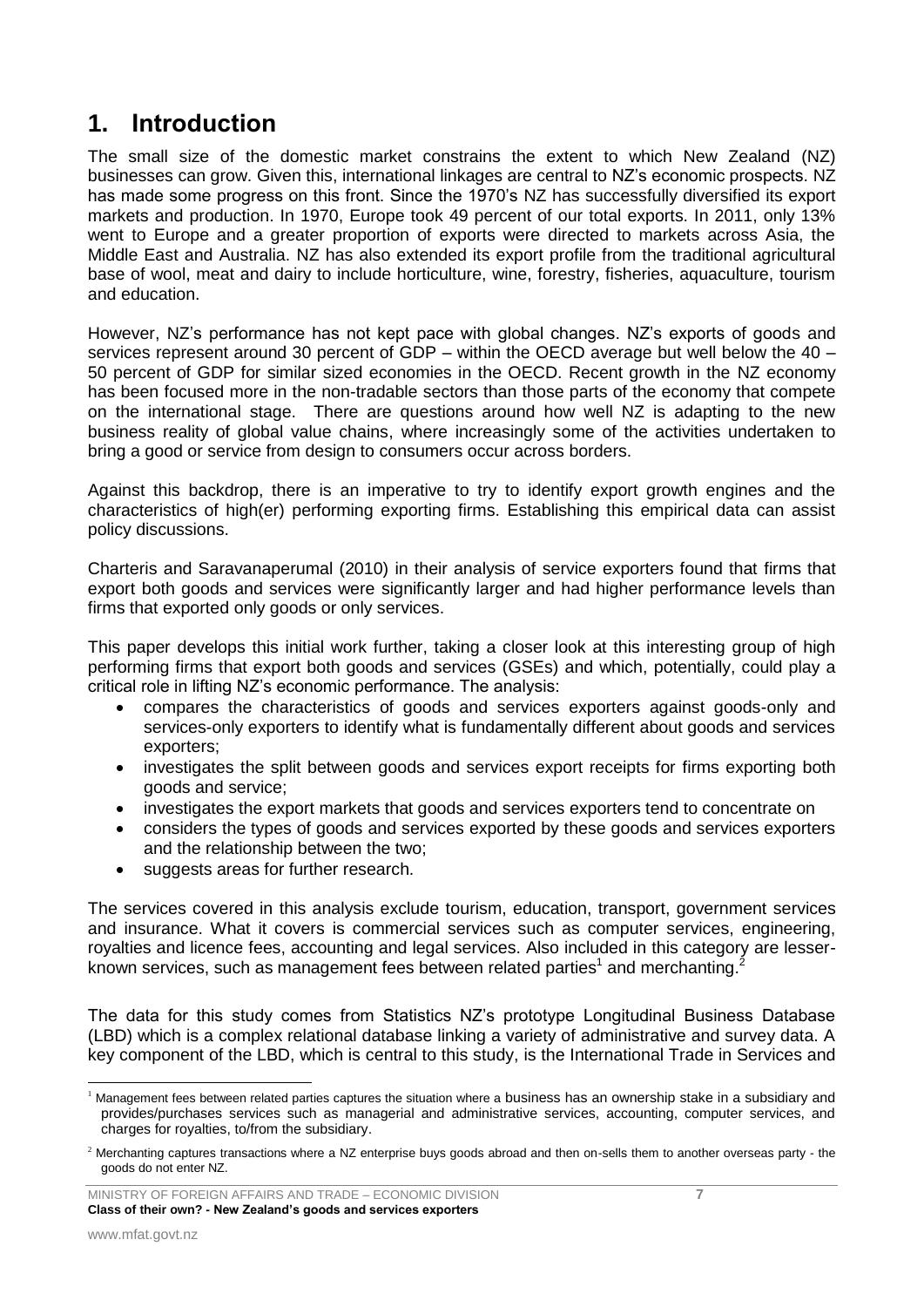Royalty Survey (ITSS). The ITSS collects information on commercial services trade (imports and exports) by country and service category for the compilation of Balance of Payments and National Gross Domestic Product statistics. The survey is carried out on a quarterly basis and a census of service traders is carried out approximately once every five years. The census is the most comprehensive source of information on service traders. This analysis largely draws on the 2005 ITSS census results. We will shortly be able to examine the same data series using the recent 2011 ITSS census material. This analysis therefore, serves as base from which new trends can be examined and key results confirmed.

A follow-up study could explore whether these characteristics are inherently embedded in these conjoint ("good and services") exporters (GSEs); whether these types of firms permit a stronger reach into global value chains as a consequence (the new global business reality) and; whether the breadth of export markets of these GSEs (an average of 12 markets for their goods but only 4 markets for their related services) tells us something about the nature of restrictions to service exports vis-à-vis merchandise goods.

# <span id="page-7-0"></span>**2. Literature Review**

Numerous empirical studies have analysed exporter performance. However, the focus of these studies has almost always been merchandise goods exporters. With increased availability of firm level data and improved collection of services statistics, a few papers have started to venture into the area of services trade.

Some of the key results that have surfaced in the research to date include:

- just like goods exporters, services exporters are larger, more productive and more likely to have some foreign ownership than their non-exporting counterparts (Vogel 2009, Breinlich and Criscuolo 2008, Charteris and Saravanaperumal 2010).
- trade, employment, sales, value added, and profit is concentrated among a few service exporters (Breinlich and Criscuolo 2008, Charteris and Saravanaperumal, 2010).
- most firms just trade with a small number of countries and in a single service type.
- a small group of firms, however trade with many countries or in many service types. These firms account for a disproportionate share of total exports, employment, sales, and valueadded (Breinlich and Criscuolo 2008, Charteris and Saravanaperumal, 2010).

Charteris and Saravanaperumal (2010) also found that the small group of firms that export both goods and services are significantly larger and have higher performance levels (sales, value added, and profitability) than firms that export only services and those that only export goods. Despite being smaller in number, firms that export both goods and services accounted for a majority of services exports.

The importance of this class of exporters could be a function of the new global environment where production moves to low cost producers and trade is increasingly fragmented along value chains. Exporters in NZ and in other developed economies are increasingly focusing on high value added, niche and differentiated exports. Combinations of merchandise goods with embedded services (for example training, maintenance, repair and other after-sales services) are becoming key methods of merchandise differentiation in the market and key methods of achieving higher overall value-add (ABAC 2011). The 2011 ITSS has revealed that commercial services has been a rapidly growing export sector in the past six years. This also adds impetus to the value of better understanding this goods and services sector.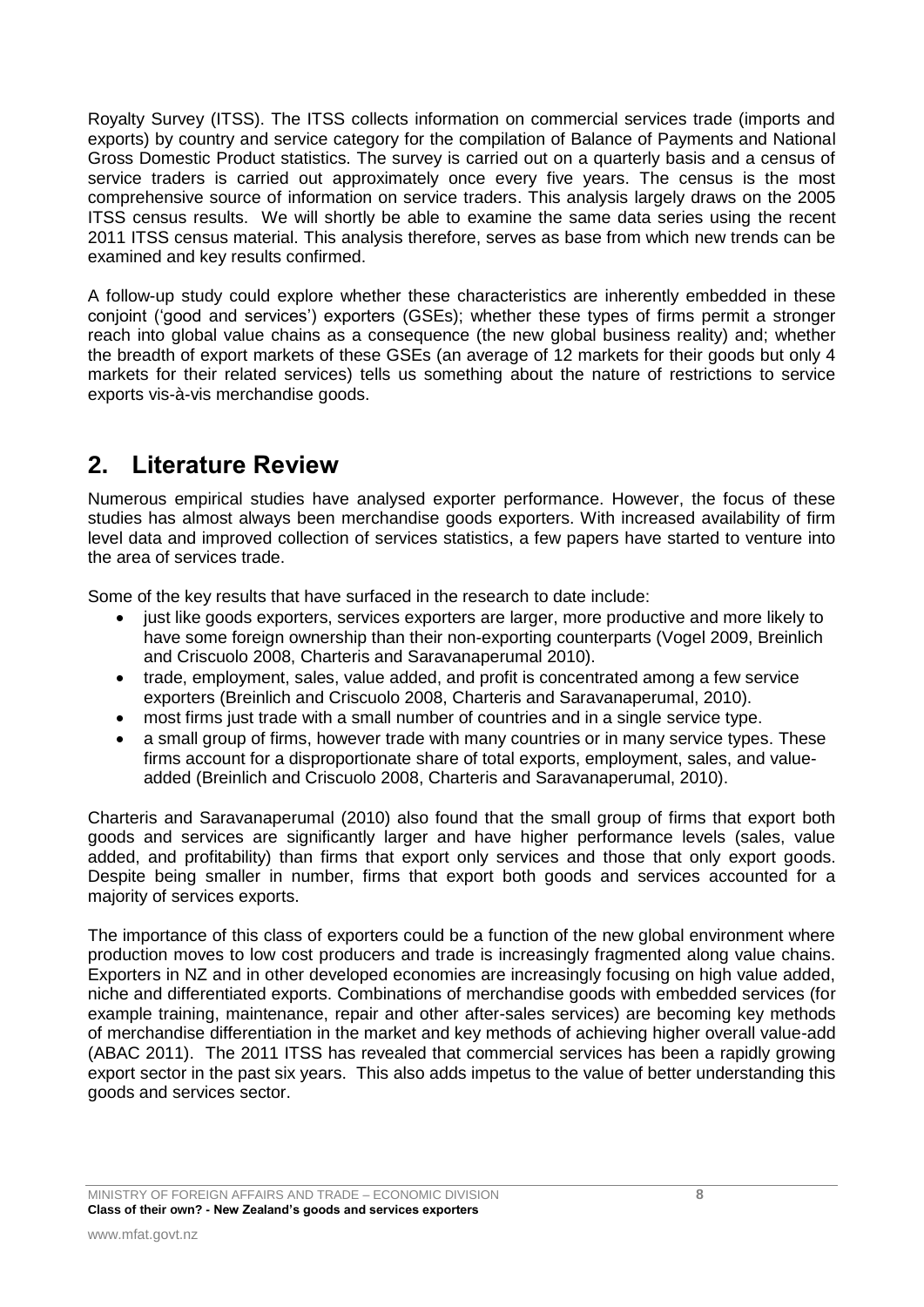## <span id="page-8-0"></span>**3. Data Description**

The dataset used in the analysis is drawn from the prototype Longitudinal Business Database (LBD). The LBD is built around government administered data collections (for example customs data and IRD data) and also includes a number of survey data sources, including the International Trade in Services and Royalties Survey (ITSS), which is the primary vehicle for collecting statistics on services trade.<sup>3</sup> The prototype LBD stands out for both its comprehensive coverage of firms and the variety of variables captured.

For the present analysis, all firms that were economically active in 2005 were selected. Despite the limited timeliness, the 2005 June year was chosen because the most recent ITSS census results for which we have corresponding other data available in the LBD relate to the 2005 June year and the ITSS census is the most comprehensive source on NZ"s services trade with the rest of the world.

Service exporters were identified if they had a non-zero response to the 2005 ITSS census. Likewise, merchandise goods exporters were identified if they had a positive export value in the 2005 June year. From this firms were then classified as "service only exporters" (SE) if they were observed to only export services, "goods only exporters" (GE) if they were observed to only export goods, and "goods and service exporters" (GSE) if they were observed to export both goods and services.<sup>4</sup>

To allow for comparisons between the different types of exporters the set of conditions that qualifies a firm to be a candidate for the ITSS survey were applied across all firms.<sup>5</sup> The sample is further restricted to "private for profit" firms. This excludes households, firms operating in the "public administration and safety" industry classification, and firms located offshore.

For the purposes of this paper, a firm is defined by a common group structure. As such, it can represent a group of firms where there is some form of a parent-subsidiary relationship in place, rather than a single legal entity. Other papers using the LBD have not always merged firms in this manner (e.g., Fabling et al., 2008; Iyer et al., 2011a; Iyer et al., 2011b). However, since services export data is available only at the group level, this merging of firms is required.<sup>6</sup>

## <span id="page-8-1"></span>**4. Goods and Services Exporters**

## <span id="page-8-2"></span>**4.1 Class of their own?**

The summary statistics of exporting firms in the sample are outlined in Table 1. The vast majority of firms in the sample are GEs (81.0 percent). SEs account for 15.1 percent of firms while GSEs account for 3.9 percent of all exporting firms in our sample. Despite only accounting for a small share of all exporters in our sample, the GSEs have a number of distinct characteristics that set them apart from GE and SEs.

<sup>1</sup> <sup>3</sup> The International Trade in Services and Royalties Survey collects information on "other commercial services", that is services exports excluding tourism, transportation, government services and insurance.

<sup>&</sup>lt;sup>4</sup> There is likely to be an undercount of firms exporting goods and services since firms who exported goods/services outside the June 2005 reference year but did export services/goods during the reference year, will be tagged as goods only or service only exporter for the purposes of this analysis.

<sup>5</sup> The ITSS candidates are identified in the Annual Frame Update Survey (AFUS) if the respondent indicates they export/import services greater than \$20,000 per annum. Given this, the set of conditions that qualify a firm to be candidate for the AFUS survey are applied across all firms and a filter of exports greater than \$20,000 per annum is applied to goods exporters.

<sup>6</sup> This is important to note given that firms within groups account for a substantial proportion of total employment and value added in NZ (Fabling & Sanderson, 2008).

MINISTRY OF FOREIGN AFFAIRS AND TRADE – ECONOMIC DIVISION **9 Class of their own? - New Zealand's goods and services exporters**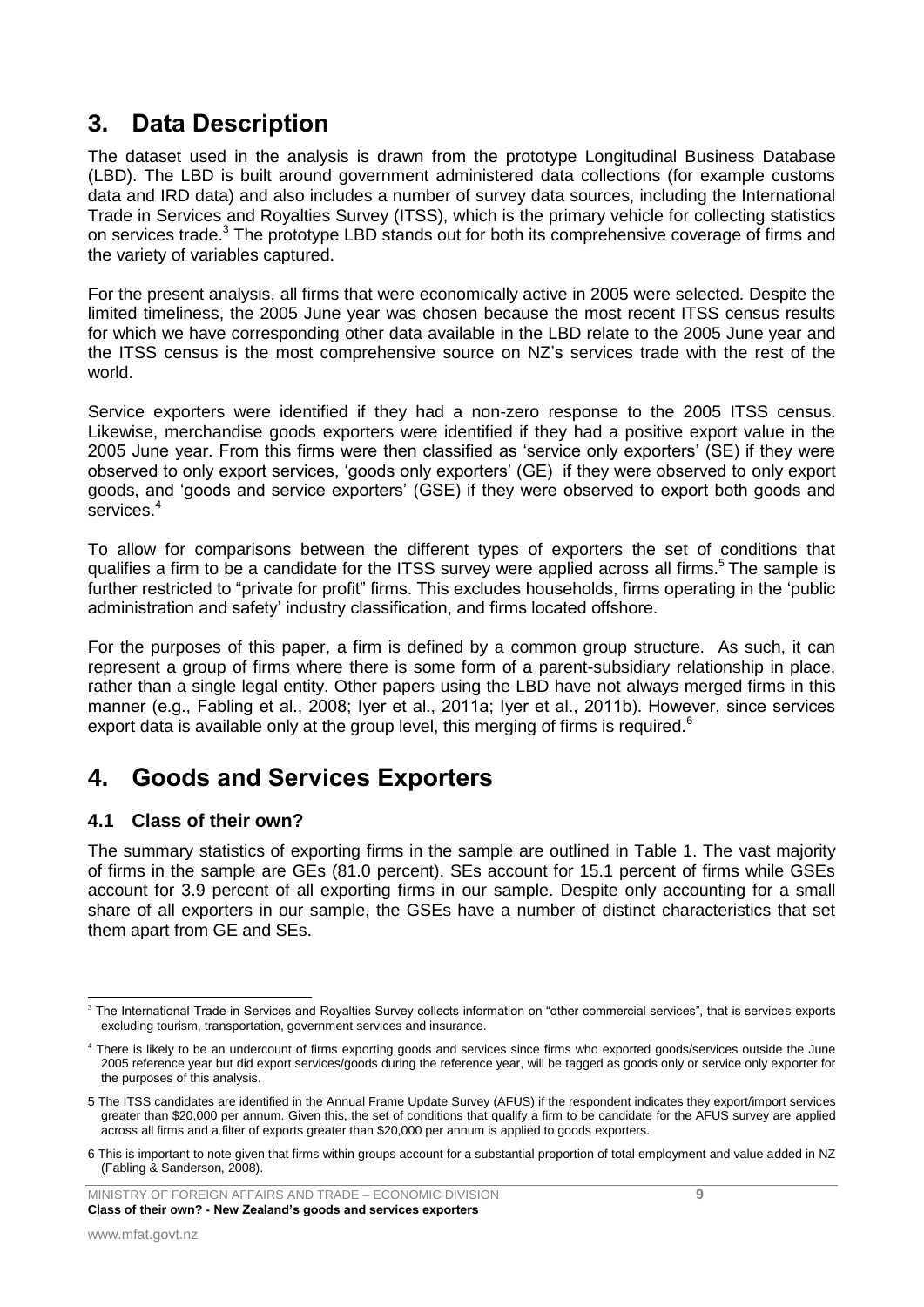Just over 40 percent of the GSEs have some level of foreign ownership. This compares with just 13 percent of firms with foreign ownership among GEs and 19 percent among SEs. The proportion of firms undertaking research and development is also higher among GSEs (37 percent) than GEs (16 percent) and SEs (11 percent).  $7\overline{}$  Average value added is also substantially higher among GSEs than the other types of exporters, as is the average employee count.

 $\_$  , and the contribution of the contribution of the contribution of the contribution of  $\mathcal{L}_\text{max}$ 

|  | Table1: Summary statistics |  |
|--|----------------------------|--|
|--|----------------------------|--|

| <b>Row Labels</b>                    | <b>Count of</b><br>firms | <b>Count of</b><br>firms with<br><b>FDI</b> | <b>Count of</b><br>firms with<br>R&D | Average<br><b>Employ</b><br>ment | <b>Average Value</b><br>Added (\$) |
|--------------------------------------|--------------------------|---------------------------------------------|--------------------------------------|----------------------------------|------------------------------------|
| Goods only exporters (GE)            | 2.898                    | 378                                         | 462                                  | 42                               | 4,332,485                          |
| Service only exporter (SE)           | 540                      | 102                                         | 60                                   | 21                               | 2,729,264                          |
| Goods and services<br>exporter (GSE) | 138                      | 60                                          | 51                                   | 1.256                            | 141,328,100                        |
| <b>Grand Total</b>                   | 3576                     | 540                                         | 573                                  | 85                               | 9,377,131                          |

Note: Firms counts have been randomly rounded Source: Authors' calculation

The hypothesis that a small number of large firms are influencing the results is examined in Table 2, which breaks down the key measures by firm size. GEs and SEs are predominantly small, with over half of all GEs and 70 percent of SEs having an employee count of less than 10. The number of firms with greater than 250 employees is a very small share of the sample at just 2.1 percent of firms for GEs and 1.1 percent for SEs. GSEs on the other hand, are almost equally spread among the four firm size classes. They also have overwhelmingly the greatest proportion of firms with, more than 250 employees (29 percent). This result indicates that GSEs are inherently bigger in size. In addition, where the firm size is greater than 250 employees, the average employee count of GSEs is vastly higher (at 4,210) than is the case for large GE or SEs.

 $\_$  , and the set of the set of the set of the set of the set of the set of the set of the set of the set of the set of the set of the set of the set of the set of the set of the set of the set of the set of the set of th

 $\_$  , and the set of the set of the set of the set of the set of the set of the set of the set of the set of the set of the set of the set of the set of the set of the set of the set of the set of the set of the set of th

| <b>Row Labels</b>                      | Count<br>of<br>firms | Proportion<br>of firms<br>with RD | Proportion<br>of Firms<br>with FDI | Average<br><b>Employee</b><br>Count | <b>Average Value</b><br>added per<br>employee (Value<br>added/Employee<br>Count) |
|----------------------------------------|----------------------|-----------------------------------|------------------------------------|-------------------------------------|----------------------------------------------------------------------------------|
| <b>Goods only exporters</b>            | 2,898                | 16.1                              | 12.9                               | 42                                  | 194,885                                                                          |
| less than 10                           | 1,515                | 9.9                               | 10.9                               | 4                                   | 262,085                                                                          |
| 11-49                                  | 1,026                | 18.1                              | 11.4                               | 23                                  | 128,336                                                                          |
| 50-249                                 | 297                  | 37.4                              | 23.2                               | 97                                  | 99,860                                                                           |
| $250+$                                 | 60                   | 35.0                              | 40.0                               | 1,032                               | 105,955                                                                          |
| <b>Services only exporters</b>         | 540                  | 11.7                              | 19.0                               | 20                                  | 682,422                                                                          |
| less than 10                           | 378                  | 7.9                               | 14.3                               | 3                                   | 885,651                                                                          |
| 11-49                                  | 120                  | 15.0                              | 27.5                               | 19                                  | 237,199                                                                          |
| 50-249                                 | 33                   | 36.4                              | 36.4                               | 117                                 | 124,233                                                                          |
| $250+$                                 | 6                    | 50.0                              | 50.0                               | 561                                 | 79,915                                                                           |
| <b>Goods and services</b><br>exporters | 138                  | 37.8                              | 46.7                               | 1,265                               | 300,795                                                                          |
| less than 10                           | 30                   | 30.0                              | 30.0                               | 4                                   | 772,677                                                                          |
| 11-49                                  | 33                   | 36.4                              | 27.3                               | 24                                  | 186,973                                                                          |
| 50-249                                 | 33                   | 45.5                              | 45.5                               | 122                                 | 161,174                                                                          |
| $250+$                                 | 39                   | 38.5                              | 76.9                               | 4,210                               | 144,176                                                                          |

#### **Table 2: Characteristics by firm size**

 $\_$  , and the set of the set of the set of the set of the set of the set of the set of the set of the set of the set of the set of the set of the set of the set of the set of the set of the set of the set of the set of th

Note: Firms counts have been randomly rounded Source: Authors' calculation

<sup>-</sup>7 The difference in the proportion of GSE exports vs. GSE and GSE vs. SE with FDI and RD is significant at the 1% level. See Table 8 in Appendix A.

MINISTRY OF FOREIGN AFFAIRS AND TRADE – ECONOMIC DIVISION **10 Class of their own? - New Zealand's goods and services exporters**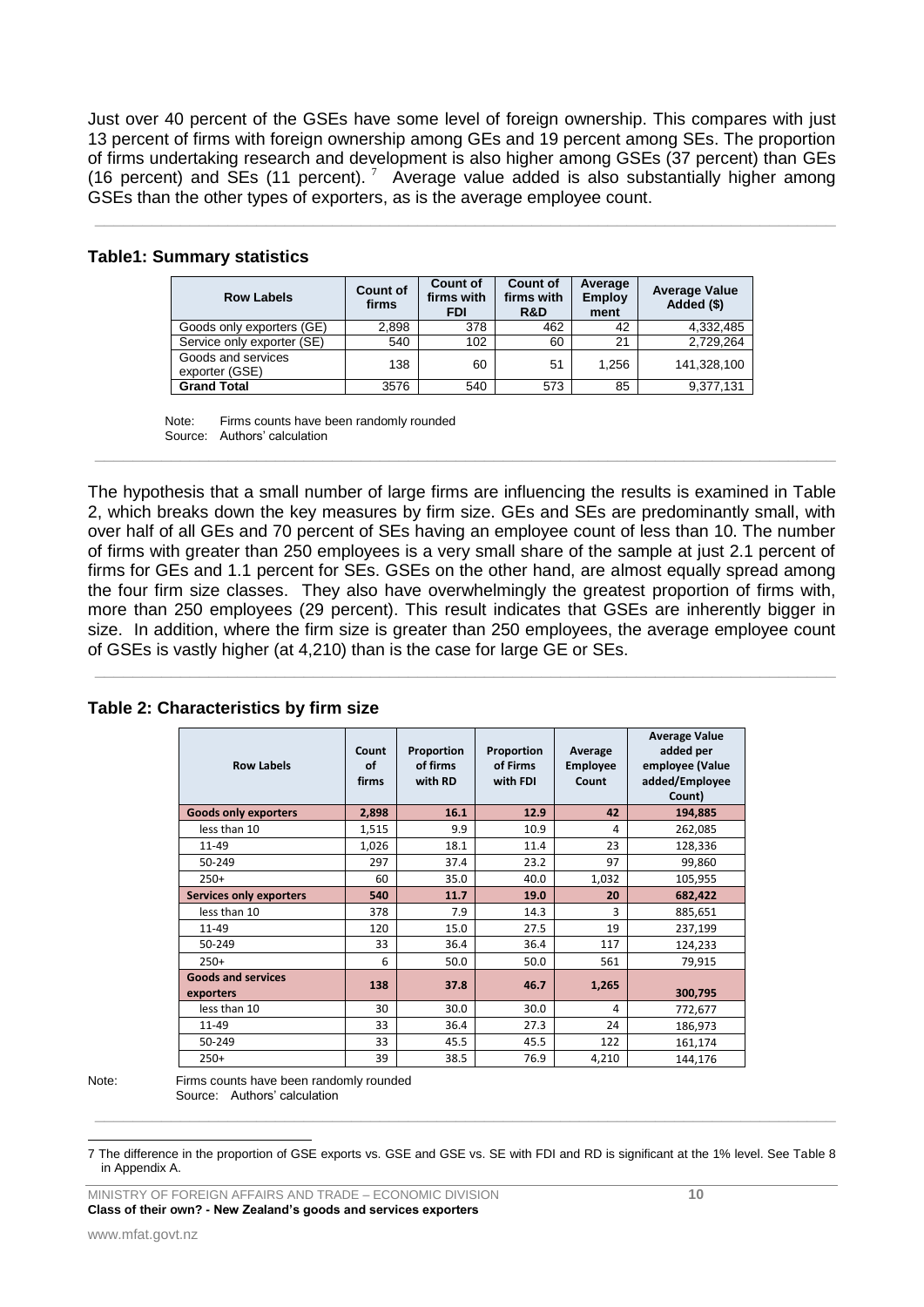Examining patterns of R&D across different sized firms, the proportion of firms undertaking R&D is concentrated among firms with over 50 employees for GEs and SEs. However, among GSEs the distribution of firms undertaking R&D is relatively more evenly spread across all four firm size classes. This indicates that R&D is relatively more prevalent among GSEs irrespective of size. FDI on the other hand is concentrated among the bigger firms across all three exporters.

The average value added per employee, a very crude measure of labour productivity, decreases with size for all three types of exporters. However, this measure does not account for capital and industry specific factors that might influence productivity.

#### <span id="page-10-0"></span>**4.2 Predominantly goods or services?**

In general, GSEs earn nearly 90% of their export receipts from the goods they export, and only 10% of their receipts from services exports. Nonetheless, in aggregate GSEs services exports are a significant share of total NZ services export receipts. The export receipts from services by this small group of exporters exceed that of SEs by a factor of 1.5, despite there being five times more SEs than GSEs. The goods receipts of GSEs are not as significant relative to total goods receipts although at just under 70% of the export receipts of GEs this is still sizeable, especially if considering the number of firms in each group.

\_\_\_\_\_\_\_\_\_\_\_\_\_\_\_\_\_\_\_\_\_\_\_\_\_\_\_\_\_\_\_\_\_\_\_\_\_\_\_\_\_\_\_\_\_\_\_\_\_\_\_\_\_\_\_\_\_\_\_\_\_\_\_\_\_\_\_\_\_\_\_\_\_\_\_\_\_\_

#### **Table 3: Export receipts**

| <b>Row Labels</b>            | <b>Count of firms</b> | <b>Total Goods</b><br><b>Export</b><br><b>Receipts</b> | <b>Services</b><br><b>Export</b><br><b>Receipts</b> | <b>Total Export</b><br><b>Receipts</b> |
|------------------------------|-----------------------|--------------------------------------------------------|-----------------------------------------------------|----------------------------------------|
| Goods only exporters         | 2,898                 | 8,106,166,362                                          | ۰                                                   | 8,106,166,362                          |
| Services only exporters      | 540                   |                                                        | 417,440,000                                         | 417,440,000                            |
| Goods and services exporters | 138                   | 5,539,462,048                                          | 641,750,000                                         | 6,182,387,885                          |

Note: Firms counts have been randomly rounded Source: Authors' calculation

The share of export receipts by firm size suggests that among GEs, the minority (2.1 percent) of firms (those with more than 250 employees) account for the majority of export receipts (54.2 percent) while the majority of firms (those with less than 10 employees, 52.2 percent) only account for 14.2 percent of export receipts. The small number of big firms accounting for a disproportionate share of exports receipts is also true for SEs, for example the 0.2 percent of all SEs with 250+ employees account for 5.0 percent of total services export receipts.

 $\_$  , and the contribution of the contribution of the contribution of the contribution of  $\mathcal{L}_\text{max}$ 

In the case of GSEs, firms with less than 10 employees are more service oriented with greater export receipts coming from services exports than goods exports. In contrast, larger GSEs (i.e. employees of 10 or more) are more oriented towards goods exports than services exports. The degree increases with size, to the extent where those GSEs with 250 or more employees earn less than ten percent of their export receipts from services. Overall, however, amongst GSEs (as with GEs) it is the 250 plus-sized firms that account for the majority of export receipts; 92.6 percent of goods exports and 72.8 percent of total services exports. The services export receipts from this sub-group of GSEs exceeds that of total SEs.<sup>8</sup>

<sup>1</sup> <sup>8</sup> The averages also paint a similar picture.

MINISTRY OF FOREIGN AFFAIRS AND TRADE – ECONOMIC DIVISION **11 Class of their own? - New Zealand's goods and services exporters**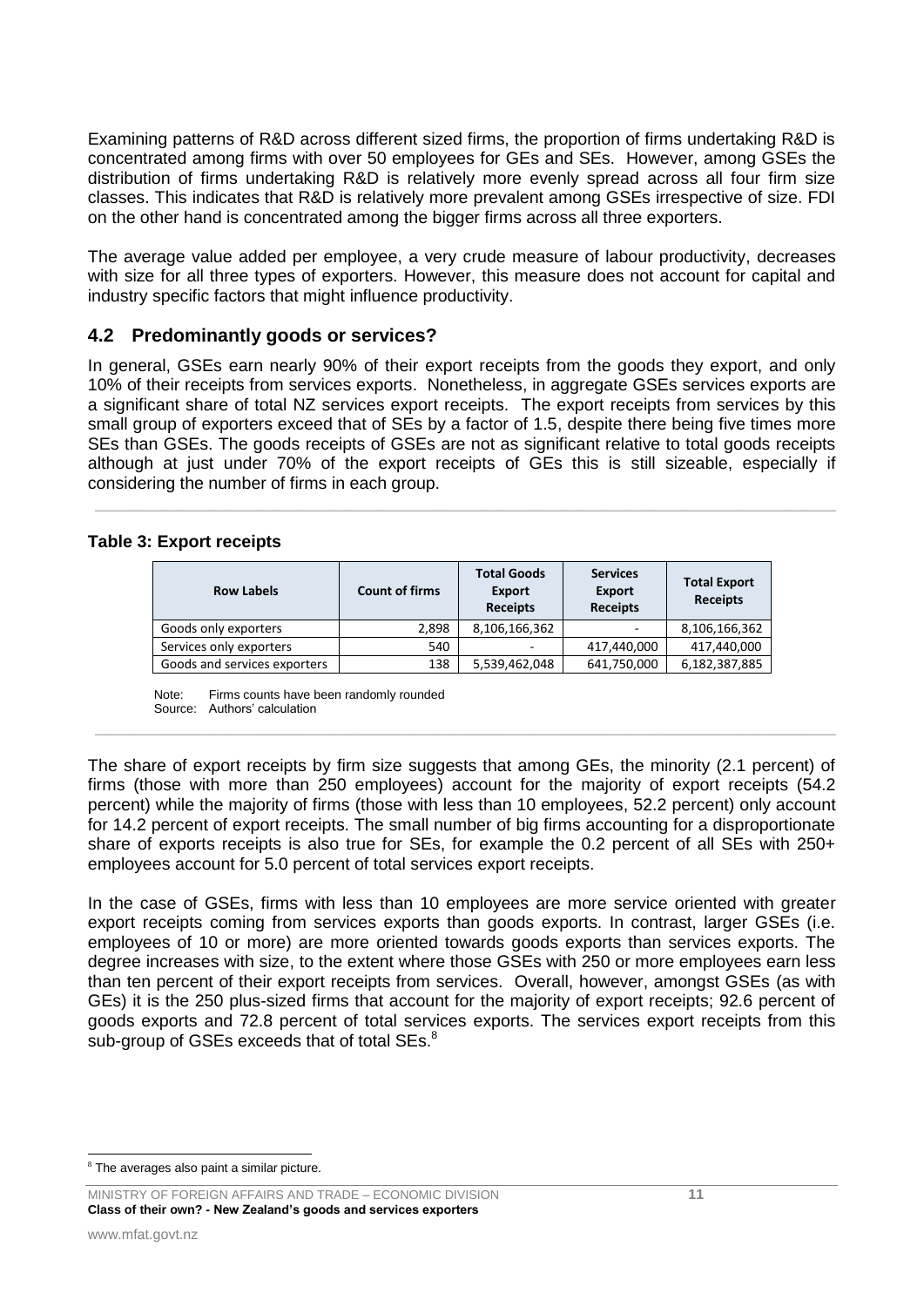| <b>Row Labels</b>                   | <b>Count of firms</b> | <b>Total Goods</b><br><b>Export</b><br><b>Receipts</b> | <b>Services</b><br><b>Export</b><br><b>Receipts</b> | <b>Total Export</b><br><b>Receipts</b> |
|-------------------------------------|-----------------------|--------------------------------------------------------|-----------------------------------------------------|----------------------------------------|
| <b>Goods only exporters</b>         | 2,898                 | 8,106,166,362                                          |                                                     | 8,106,166,362                          |
| less than 10                        | 1,515                 | 1,152,498,264                                          |                                                     | 1,152,498,264                          |
| 10-49                               | 1,026                 | 1,049,144,764                                          |                                                     | 1,049,144,764                          |
| 50-249                              | 297                   | 1,508,314,881                                          |                                                     | 1,508,314,881                          |
| $250+$                              | 60                    | 4,396,208,453                                          |                                                     | 4,396,208,453                          |
| <b>Services only exporters</b>      | 537                   |                                                        | 417,440,000                                         | 417,440,000                            |
| less than 10                        | 378                   |                                                        | 139,957,000                                         | 139,957,000                            |
| 10-49                               | 120                   |                                                        | 94,018,000                                          | 94,018,000                             |
| 50-249                              | 33                    |                                                        | 162,728,000                                         | 162,728,000                            |
| $250+$                              | 6                     |                                                        | 20,737,000                                          | 20,737,000                             |
| <b>Goods and services exporters</b> | 135                   | 5,539,462,048                                          | 641,750,000                                         | 6,182,387,885                          |
| less than 10                        | 30                    | 25,342,024                                             | 35,106,000                                          | 60,448,024                             |
| 10-49                               | 33                    | 103,655,734                                            | 64,179,000                                          | 167,623,905                            |
| 50-249                              | 33                    | 283,657,677                                            | 75,397,000                                          | 359,069,284                            |
| $250+$                              | 39                    | 5,126,806,613                                          | 467,068,000                                         | 5,595,246,672                          |

 $\_$  , and the contribution of the contribution of the contribution of the contribution of  $\mathcal{L}_\text{max}$ 

#### **Table 4: Export receipts by firm size**

Note: Firms counts have been randomly rounded Source: Authors' calculation

For each of the 137 GSEs the share of total exports attributable to goods and to services can be examined. Figure 1 breaks down total exports of GSEs and reports on the proportion of firms with goods and services export shares falling within the specified range. This also confirms the conclusion that GSEs are predominantly goods oriented. As can be seen (Figure 1) a greater proportion (32.8 percent) of GSEs get 80 percent or more of their export receipts from goods than services exports. This compares with 23.4 percent of GSEs getting more than 80 percent of total export receipts from services exports. The average GSEs received 54.3 percent of the total export receipts from goods and the remaining 45.7 percent of export receipts from services.

 $\_$  , and the set of the set of the set of the set of the set of the set of the set of the set of the set of the set of the set of the set of the set of the set of the set of the set of the set of the set of the set of th

 $\_$  , and the contribution of the contribution of the contribution of the contribution of  $\mathcal{L}_\text{max}$ 





 $\_$  , and the set of the set of the set of the set of the set of the set of the set of the set of the set of the set of the set of the set of the set of the set of the set of the set of the set of the set of the set of th

#### Source: Authors' calculation

MINISTRY OF FOREIGN AFFAIRS AND TRADE – ECONOMIC DIVISION **12 Class of their own? - New Zealand's goods and services exporters**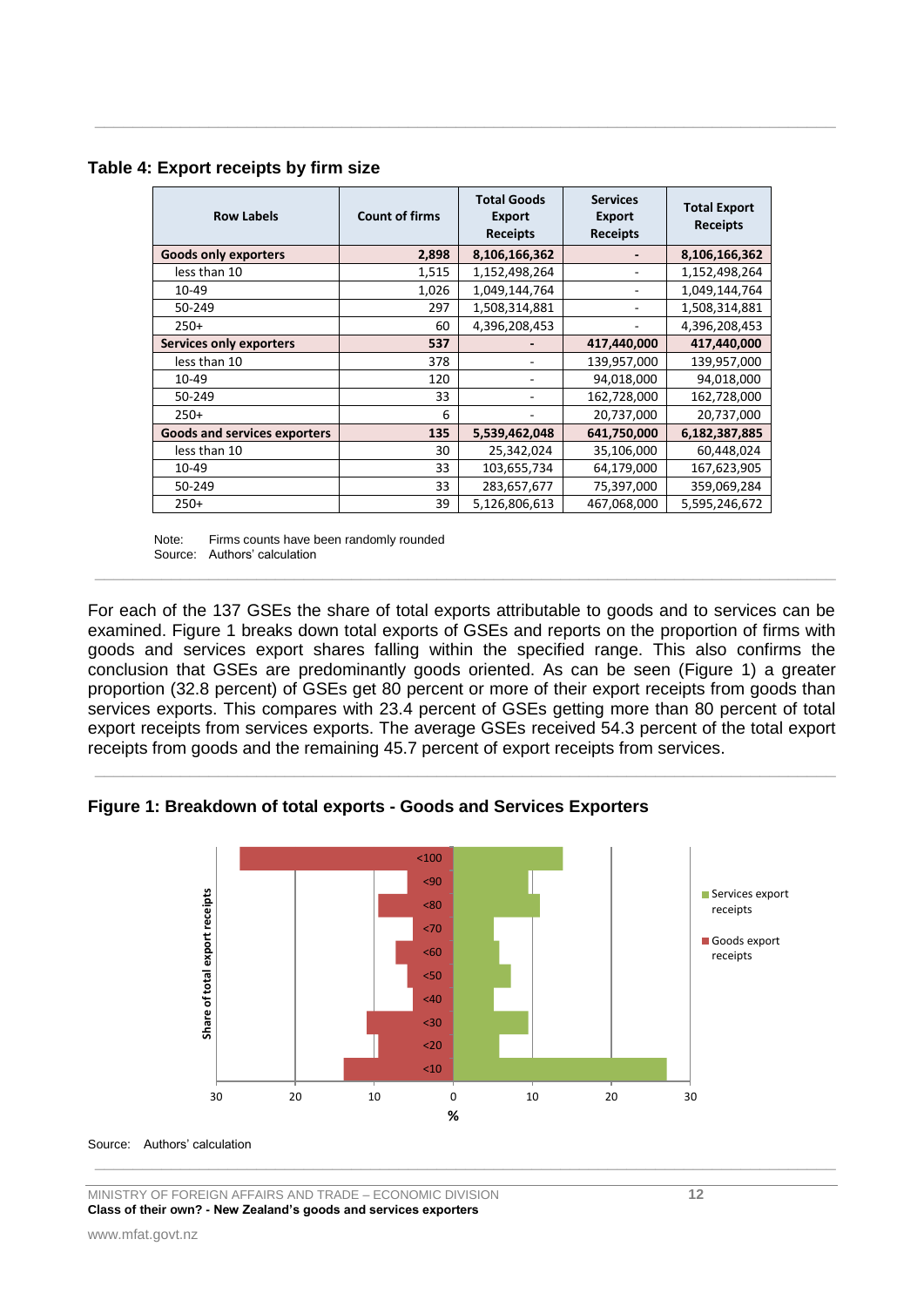### <span id="page-12-0"></span>**4.3 Export markets**

The 2011 ITSS census results suggested that the pattern of NZ's trade in commercial services is very different to that of goods exports. Goods exports in value terms were concentrated in Asia whereas services exports were relatively more focussed towards Australia, North America and the United Kingdom. According to a recent OECD report, the market for business services is concentrated in high-income countries where most firms operate and in particular have their headquarter activities. This could explain NZ's services export destination profile. It also reflects NZ"s key investment relationships.

It is of interest to investigate whether GSEs are more likely to align to the pattern of NZ's overall markets for goods (given this is typically the vast majority of the export business those firms do) or align more with the overall pattern of services trade. Since the value of trade at the bilateral level by type of exporter was confidential, we report on the count of firms exporting to a particular destination. Figures 2 and 3 represent the proportion of firms exporting to a particular market. A firm can export to multiple markets in which case they would be counted multiple times. The destination markets for goods exports are obtained from the customs dataset while service destination markets are obtained from the ITSS census.

A greater proportion of GSEs than SEs are focused on Asian markets. Additionally, a greater proportion of GSEs export to Other Oceania, Africa and Middle East, and South America.

 $\_$  , and the set of the set of the set of the set of the set of the set of the set of the set of the set of the set of the set of the set of the set of the set of the set of the set of the set of the set of the set of th



## **Figure 2: Export Markets – Services exports**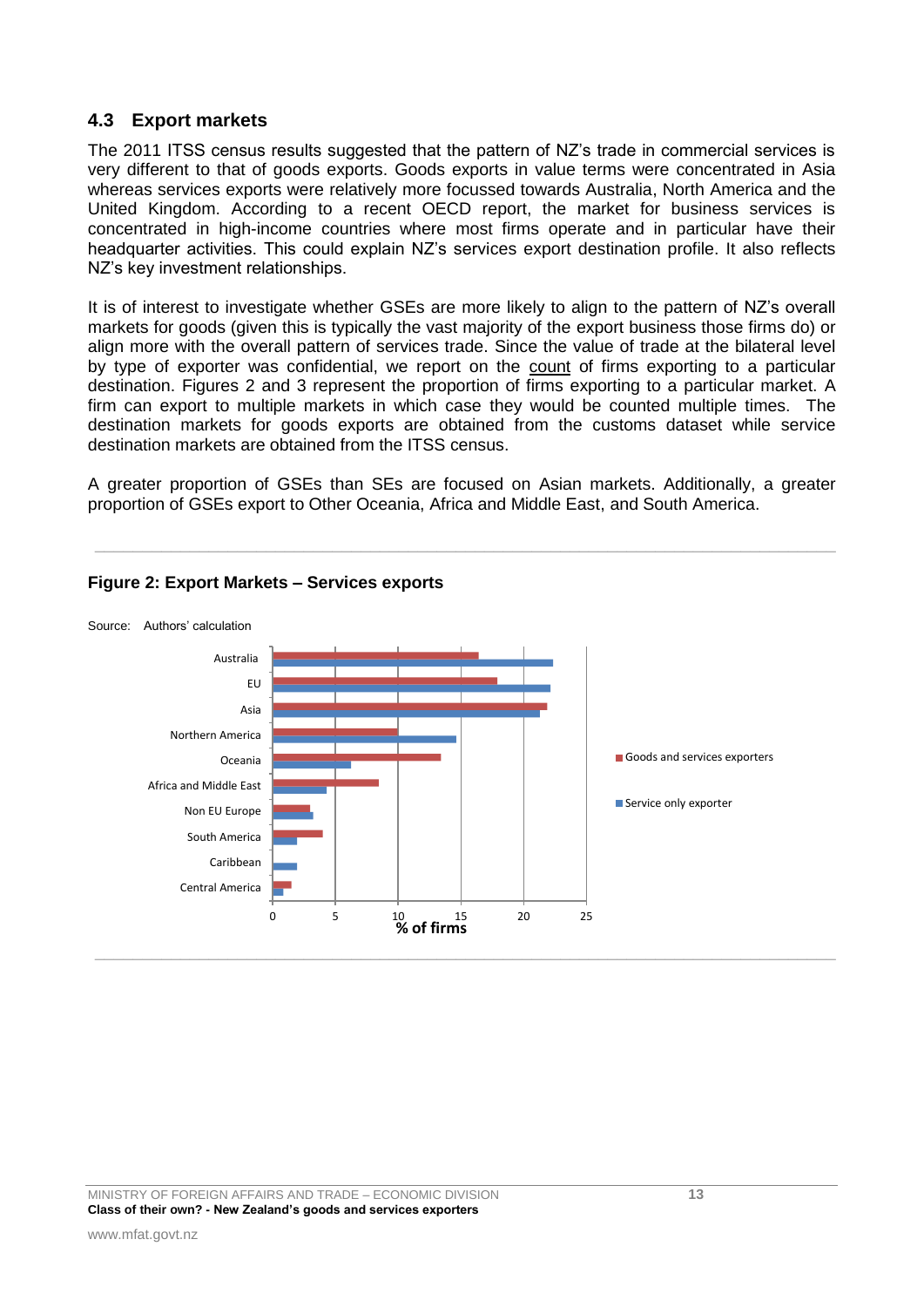**Figure 3: Export Markets – Goods exports**



 $\_$  , and the contribution of the contribution of the contribution of the contribution of  $\mathcal{L}_\text{max}$ 

Asia is once again a key goods target market among GSEs with a greater proportion of firms exporting to Asia than for GEs. The EU followed by Oceania, Africa and Middle East are other key markets for goods among GSEs. GSE exporters also have a relatively greater presence in smaller markets like Non-EU Europe, South America, Caribbean and Central America. This is also reflected in the average number of countries targeted by goods and service exporters.

\_\_\_\_\_\_\_\_\_\_\_\_\_\_\_\_\_\_\_\_\_\_\_\_\_\_\_\_\_\_\_\_\_\_\_\_\_\_\_\_\_\_\_\_\_\_\_\_\_\_\_\_\_\_\_\_\_\_\_\_\_\_\_\_\_\_\_\_\_\_\_\_\_\_\_\_\_\_

| Table 5: Average number of markets |  |  |  |
|------------------------------------|--|--|--|
|                                    |  |  |  |

| <b>Row Labels</b>                   | <b>Count of firms</b> | Average number<br>of countries<br>targeted by goods<br>exporters | Average number<br>of countries<br>targeted by<br>service exporters |
|-------------------------------------|-----------------------|------------------------------------------------------------------|--------------------------------------------------------------------|
| <b>Goods only exporters</b>         | 2,898                 | 4                                                                |                                                                    |
| less than 10                        | 1,515                 | 3                                                                |                                                                    |
| 10-49                               | 1,026                 | 4                                                                |                                                                    |
| 50-249                              | 297                   | 7                                                                |                                                                    |
| $250+$                              | 60                    | 16                                                               |                                                                    |
| Services only exporters             | 537                   | -                                                                | 3                                                                  |
| less than 10                        | 378                   | ۰                                                                | 2                                                                  |
| $10 - 49$                           | 120                   | ۰                                                                | 3                                                                  |
| 50-249                              | 33                    | ۰                                                                |                                                                    |
| $250+$                              | 6                     | ٠                                                                | 8                                                                  |
| <b>Goods and services exporters</b> | 135                   | 12                                                               | 4                                                                  |
| less than 10                        | 30                    | 4                                                                | 3                                                                  |
| 10-49                               | 33                    | 6                                                                | 3                                                                  |
| 50-249                              | 33                    | 8                                                                | 3                                                                  |
| $250+$                              | 39                    | 28                                                               | 8                                                                  |

Note: Firms counts have been randomly rounded Source: Authors' calculation

Table 5 summarises the average number of goods and services market targeted by the different types of exporters. An average GSE was found to export to 12 goods markets compared to just four markets by a GE. The substantial difference in the average number of markets is largely

\_\_\_\_\_\_\_\_\_\_\_\_\_\_\_\_\_\_\_\_\_\_\_\_\_\_\_\_\_\_\_\_\_\_\_\_\_\_\_\_\_\_\_\_\_\_\_\_\_\_\_\_\_\_\_\_\_\_\_\_\_\_\_\_\_\_\_\_\_\_\_\_\_\_\_\_\_\_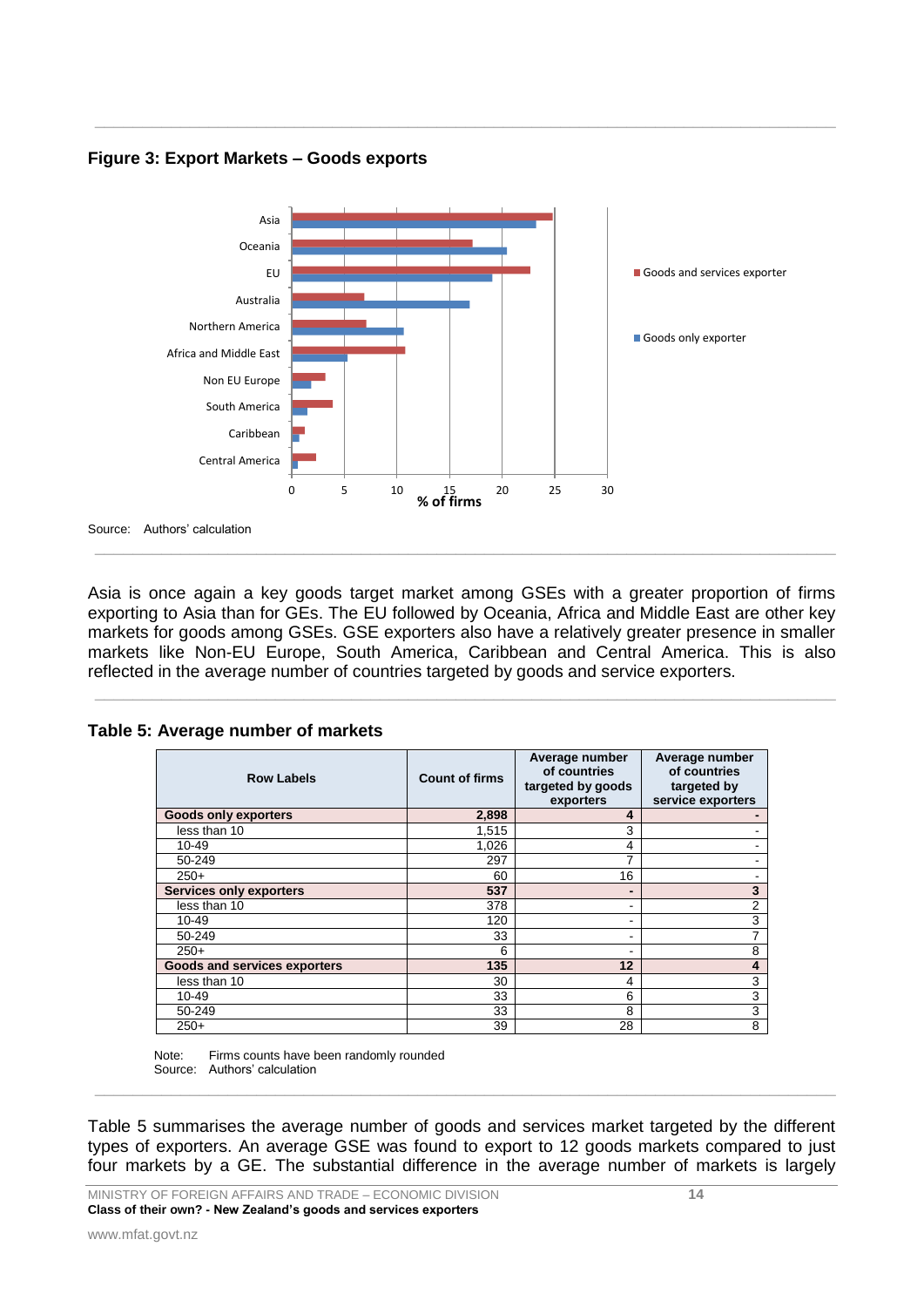driven by the firms with 250+ employees who export to, on average, 28 markets. The number of services markets targeted by this group of firms is, however, not considerably different to that of a SE i.e. four markets vs. three for SEs. The difference in the average number of goods and services markets targeted by GSEs could potentially reflect the nature of restrictions to service exports visà-vis merchandise goods.

Research looking at the choices merchandise goods exporters make about what to export and where to (Fabling, Grimes and Sanderson, 2008) found that a firm is more likely to introduce a new product to a market where they have an established trade relationship, i.e. sunk costs are an important determinant of export market entry. Depending on the nature of the goods and services bundle, the relatively slender presence of these exporters in service markets could also be capturing the existence of sunk cost to entry.

Or alternatively, it could be that GSEs provide services along with goods exports at the outset, only to outsource these activities to subsidiaries at a later stage i.e. they reduce the number of markets they directly provide services to overtime (Walter and Dell"mour, 2010). This particular analysis is not able to identify if out-sourcing of the service is an option, or if services exports are more likely to occur after goods exports (potentially after the firm has established a presence in the market). However, better understanding the industry that GSEs operate in, and the potential linkages between the goods and services bundle that they export, could be insightful.

## <span id="page-14-0"></span>**4.4 Where do they belong?**

It is of interest to understand the industry groups that exporters belong to in order to get a better understanding of their place in the economy. $9$  Table 6 summarises the firm count by industry groupings, using the ANZSIC codes.

A considerable share of GEs (35.8 percent) belong to the wholesale industry grouping. This grouping captures firms that are mainly engaged in the purchase and on-selling of goods without major transformation to other businesses. Other key industry groups include machinery and equipment manufacturing (8.3 percent) and retail trade (7.5 percent). These three industry groups account for over half of all GEs.

The majority of SEs are in the business services industry (65.9 percent). Wholesale trade and cultural and recreational services are the second and third most important industries with 5.6 percent and 4.5 percent of all SEs covered in these industry groups.

The distribution of GSEs by industry is consistent with that of GEs and SEs: wholesale trade accounts for 31.1 percent of GSEs in our sample; business services, and machinery and equipment account for 20.0 percent and 8.9 percent respectively. Given the small number of firms across a number of industries, the value of exports by industry cannot be presented here for confidentiality reasons.

<sup>1</sup> <sup>9</sup> The industry group is allocated based on employee count.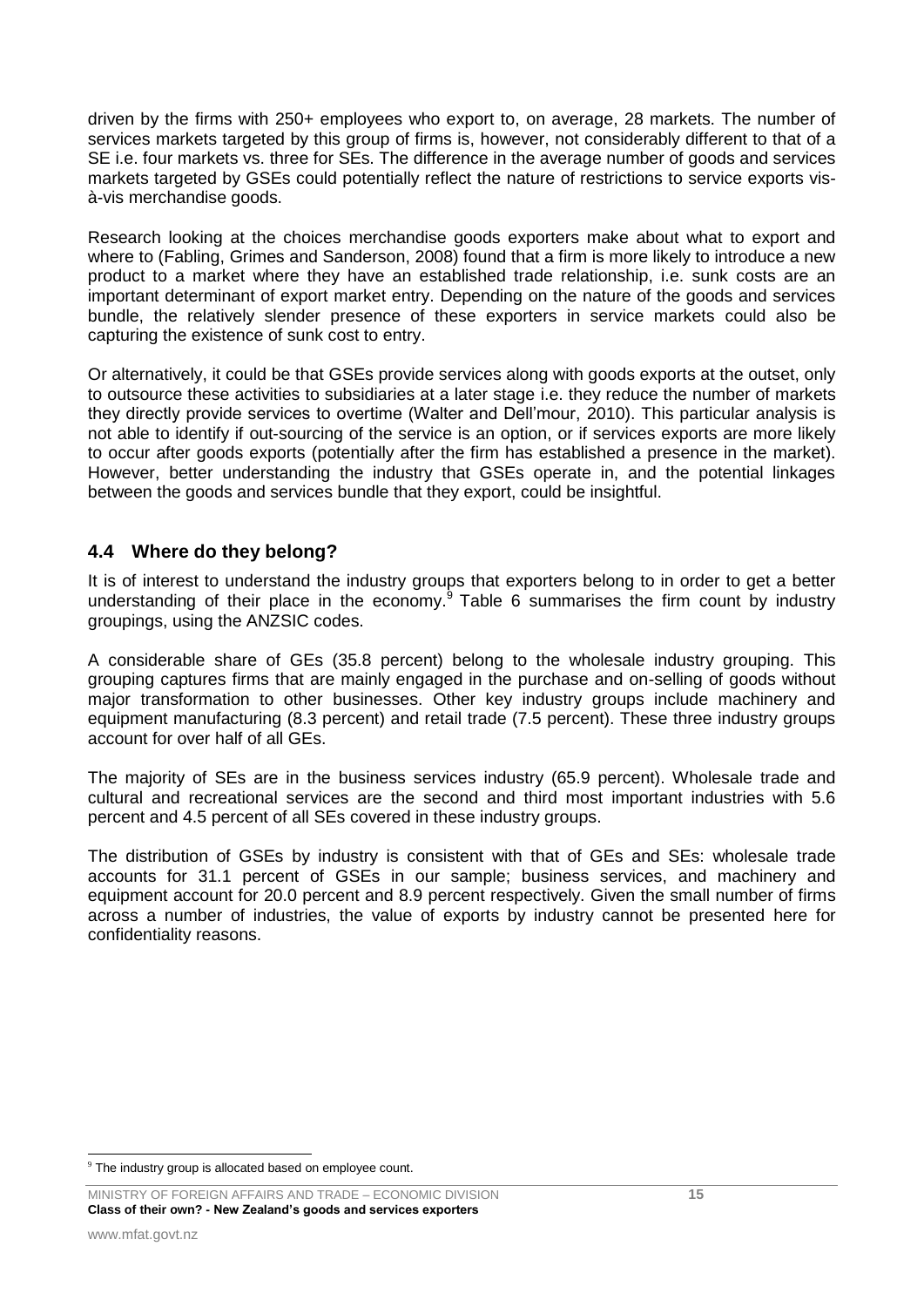|  |  | Table 6: Firm Count by Industry and Type of Exporters |
|--|--|-------------------------------------------------------|
|  |  |                                                       |

|                                                              | <b>Count of firms</b> |                          |                 |
|--------------------------------------------------------------|-----------------------|--------------------------|-----------------|
|                                                              | Goods only            | <b>Services</b>          | Goods and       |
| <b>Industry Groups</b>                                       | exporters             | only                     | <b>services</b> |
|                                                              |                       | exporters                | exporters       |
| Wholesale trade                                              | 1,038                 | 30                       | 42              |
| <b>Business services</b>                                     | 171                   | 354                      | 27              |
| Machinery and equipment manufacturing                        | 240                   | 6                        | 12              |
| Construction                                                 | 63                    | 3                        | 9               |
| Cultural and recreational services                           | 27                    | 24                       | 9               |
| Retail trade                                                 | 210                   | 12                       | 3               |
| Structural, sheet and fabricated metal product manufacturing | 123                   | 3                        | 3               |
| Other food manufacturing                                     | 84                    |                          | 3               |
| Services to transport                                        | 57                    | 21                       | 3               |
| Printing, publishing and recorded media                      | 54                    | 6                        | 3               |
| Non-metallic mineral product manufacturing                   | 21                    |                          | 3               |
| <b>Communication services</b>                                | 6                     | 3                        | 3               |
| Mining and quarrying                                         | 6                     |                          | 3               |
| Air transport                                                | 3                     | 3                        | 3               |
| Electricity generation and supply and Gas Supply             | L.                    |                          | 3               |
| Rubber, plastic and other chemical product manufacturing     | 129                   | 6                        |                 |
| Textile and apparel manufacturing                            | 114                   |                          | $\overline{a}$  |
| Furniture and other manufacturing                            | 105                   | 3                        | ÷.              |
| Wood product manufacturing                                   | 69                    |                          | $\blacksquare$  |
| Beverage and malt manufacturing                              | 39                    |                          |                 |
| Petroleum and industrial chemical manufacturing              | 18                    |                          | $\sim$          |
| Personal and other community services                        | 15                    | $\overline{a}$           |                 |
| Services to agriculture, hunting and trapping                | 9                     |                          | $\blacksquare$  |
| Water transport                                              | 6                     | 3                        |                 |
| Dairy product manufacturing                                  | 6                     |                          | $\overline{a}$  |
| Finance                                                      | 3                     | 9                        |                 |
| Insurance                                                    |                       | L.                       | $\sim$          |
| Transport equipment manufacturing                            | 75                    | 3                        |                 |
| Horticulture and fruit growing                               | 45                    | 3                        |                 |
| Other farming                                                | 24                    |                          |                 |
| Meat and meat product manufacturing                          | 21                    |                          |                 |
| Basic metal manufacturing                                    | 18                    |                          |                 |
| Equipment hire and investors in other property               | 15                    | 6                        |                 |
| Accommodation, restaurant and bars                           | 15                    | 3                        |                 |
| Real estate                                                  | 12                    | 3                        |                 |
| Forestry and logging                                         | 12                    |                          |                 |
| Paper and paper product manufacturing                        | 9                     |                          |                 |
| Health and community services                                | 6                     | 9                        |                 |
| Fishing                                                      | 6                     |                          |                 |
| Livestock and cropping farming                               | 6                     |                          |                 |
| Road transport                                               | 6                     |                          |                 |
| Education                                                    | 3                     | 6                        |                 |
| Oil and Gas exploration and extraction                       | 3                     | $\overline{\phantom{a}}$ |                 |
| Rail transport                                               | 3                     |                          |                 |
| Services to finance and insurance                            |                       | 21                       |                 |
| <b>Grand Total</b>                                           | 2,898                 | 537                      | 135             |
|                                                              |                       |                          |                 |

 $\_$  , and the contribution of the contribution of the contribution of the contribution of  $\mathcal{L}_\text{max}$ 

Note: Firms counts have been randomly rounded Source: Authors' calculation

## <span id="page-15-0"></span>**4.5 Goods and Services Links**

The emerging literature on goods and services exports (also referred to as embedded services exporters) often assumes that goods exports precede services exports (ABAC 2011). This cannot be verified using the LBD given the survey nature of the dataset. The data can, however, be used

 $\_$  , and the set of the set of the set of the set of the set of the set of the set of the set of the set of the set of the set of the set of the set of the set of the set of the set of the set of the set of the set of th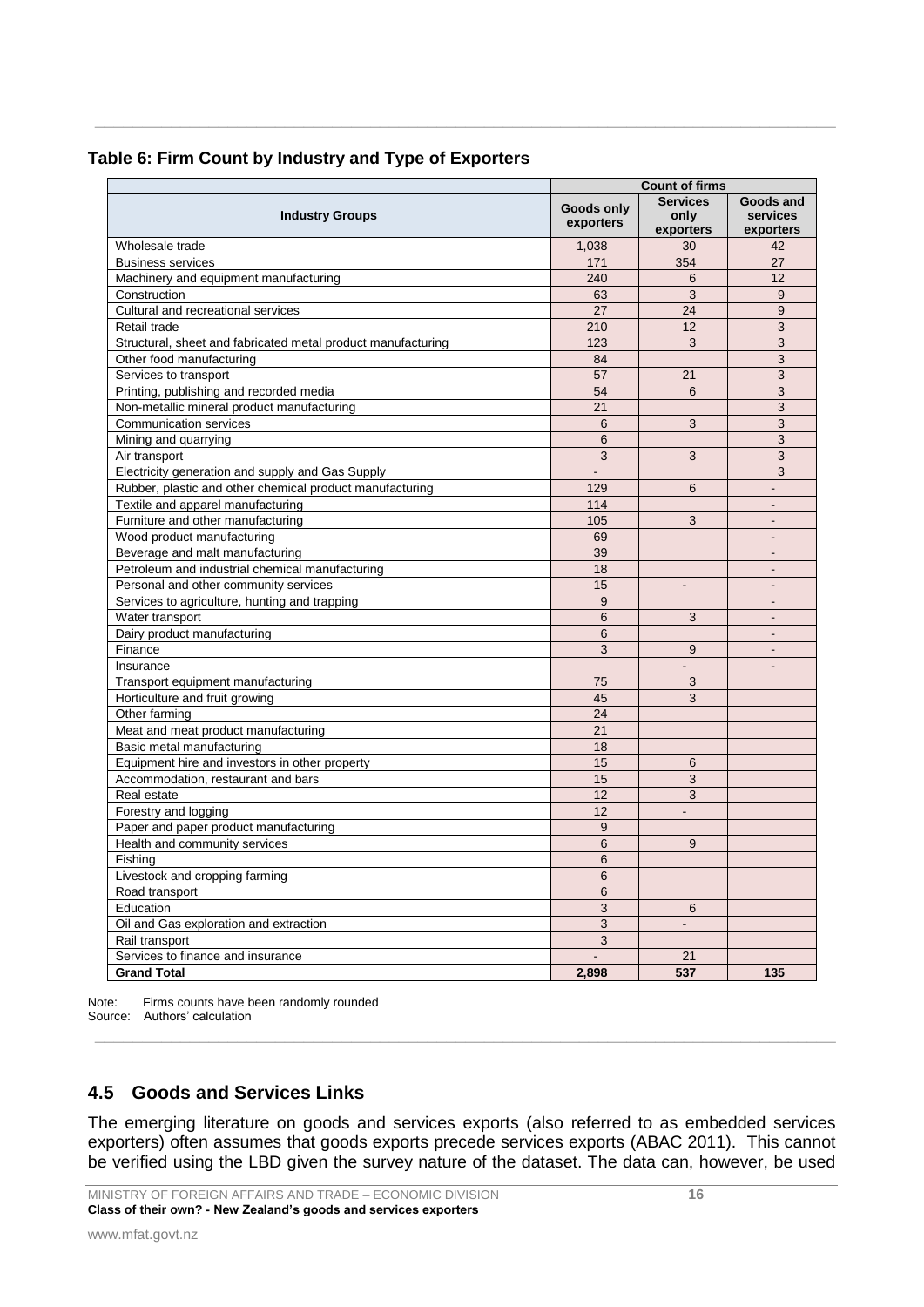to determine the primary services type by goods export, and primary goods export by service type, to learn more about the "bundle" of goods and services that a goods and services exporter provides.

 $\_$  , and the contribution of the contribution of the contribution of the contribution of  $\mathcal{L}_\text{max}$ 

| <b>Business services</b>                                               | Wholesale trade                                                                                     |  |
|------------------------------------------------------------------------|-----------------------------------------------------------------------------------------------------|--|
| Machinery                                                              | <b>Fruit</b>                                                                                        |  |
| IT design and development services<br>Engineering consultancy services | Management fees between you and any foreign parent or subsidiary<br>Management consultancy services |  |
| Royalties and license fees received for computer services              | <b>Animals</b>                                                                                      |  |
| IT technical consulting and support services                           | Other royalty payments received/made                                                                |  |
| Management fees between you and any foreign parent or subsidiary       | Commission agent services for trade in goods                                                        |  |
| <b>Other Miscellaneous Services</b>                                    | Wool                                                                                                |  |
| <b>Furniture</b>                                                       | Commission agent services for trade in goods                                                        |  |
| Advertising and market research                                        | Machinery                                                                                           |  |
| Accounting, tax, and auditing services                                 | Repair or refurbishing services                                                                     |  |
| <b>Electrical Machinery</b>                                            | Management fees between you and any foreign parent or subsidiary                                    |  |
| IT design and development services                                     | IT technical consulting and support services                                                        |  |
| Royalties and license fees received for computer services              | Hosting and IT infrastructure provisioning services                                                 |  |
| Research and development services                                      | <b>Other Miscellaneous Services</b>                                                                 |  |
| <b>Books</b>                                                           | IT design and development services                                                                  |  |
| Other royalty payments received/made                                   | Management consultancy services                                                                     |  |
| Photographic                                                           | <b>Electrical Machinery</b>                                                                         |  |
| Technical, testing and analytical services                             | IT design and development services                                                                  |  |
| Engineering consultancy services                                       | Management consultancy services                                                                     |  |
| Chemical products n.e.c.                                               | Advertising and market research                                                                     |  |
| Research and development services                                      | Internet access and telecommunication services                                                      |  |
| <b>Misc. Metal Articles</b>                                            | <b>Aluminium &amp;&amp; Articles</b>                                                                |  |
| Operational leasing services                                           | IT technical consulting and support services<br><b>Trees</b>                                        |  |
| Beverages, Liquor<br>Consultancy services not elsewhere classified     |                                                                                                     |  |
|                                                                        | Other royalty payments received/made                                                                |  |
| Machinery and equipment manufacturing<br><b>Electrical Machinery</b>   | Pharmaceutical<br>Technical, testing and analytical services                                        |  |
| Other data processing                                                  | Commission agent services for trade in goods                                                        |  |
| Hosting and IT infrastructure provisioning services                    | Photographic                                                                                        |  |
| Other telecommunication services                                       | Internet access and telecommunication services                                                      |  |
| IT design and development services                                     | Advertising and market research                                                                     |  |
| IT technical consulting and support services                           | Management fees between you and any foreign parent or subsidiary                                    |  |
| <b>Machinery</b>                                                       | Commission agent services for trade in goods                                                        |  |
| Management fees between you and any foreign parent or subsidiary       | Engineering consultancy services                                                                    |  |
| Royalties and license fees received for computer services              | <b>Oils, Cosmetics</b>                                                                              |  |
| Construction and installation services                                 | Warranty claims                                                                                     |  |
| Engineering consultancy services                                       | <b>Stone</b>                                                                                        |  |
| Management consultancy services                                        | Engineering consultancy services                                                                    |  |
|                                                                        | <b>Oil Seeds</b>                                                                                    |  |
|                                                                        | <b>Other Miscellaneous Services</b>                                                                 |  |
|                                                                        | <b>Plastic</b>                                                                                      |  |
|                                                                        | Management fees between you and any foreign parent or subsidiary                                    |  |
|                                                                        | Commission agent services for trade in goods                                                        |  |
|                                                                        | <b>Synthetic Fibres</b>                                                                             |  |
|                                                                        | Management fees between you and any foreign parent or subsidiary                                    |  |
|                                                                        | Meat                                                                                                |  |
|                                                                        | Commission agent services for trade in goods<br><b>Misc. Vegetable Preparations</b>                 |  |
|                                                                        | Other royalty payments received/made                                                                |  |
|                                                                        | <b>Furniture</b>                                                                                    |  |
|                                                                        | Management consultancy services                                                                     |  |
|                                                                        | <b>Books</b>                                                                                        |  |
|                                                                        | Commission agent services for trade in goods                                                        |  |
|                                                                        | <b>Toys</b>                                                                                         |  |
|                                                                        | Commission agent services for trade in goods                                                        |  |

 $\_$  , and the set of the set of the set of the set of the set of the set of the set of the set of the set of the set of the set of the set of the set of the set of the set of the set of the set of the set of the set of th

## **Table 7: Primary Goods export and Primary Service Export by Industry**

#### Source: Authors' calculation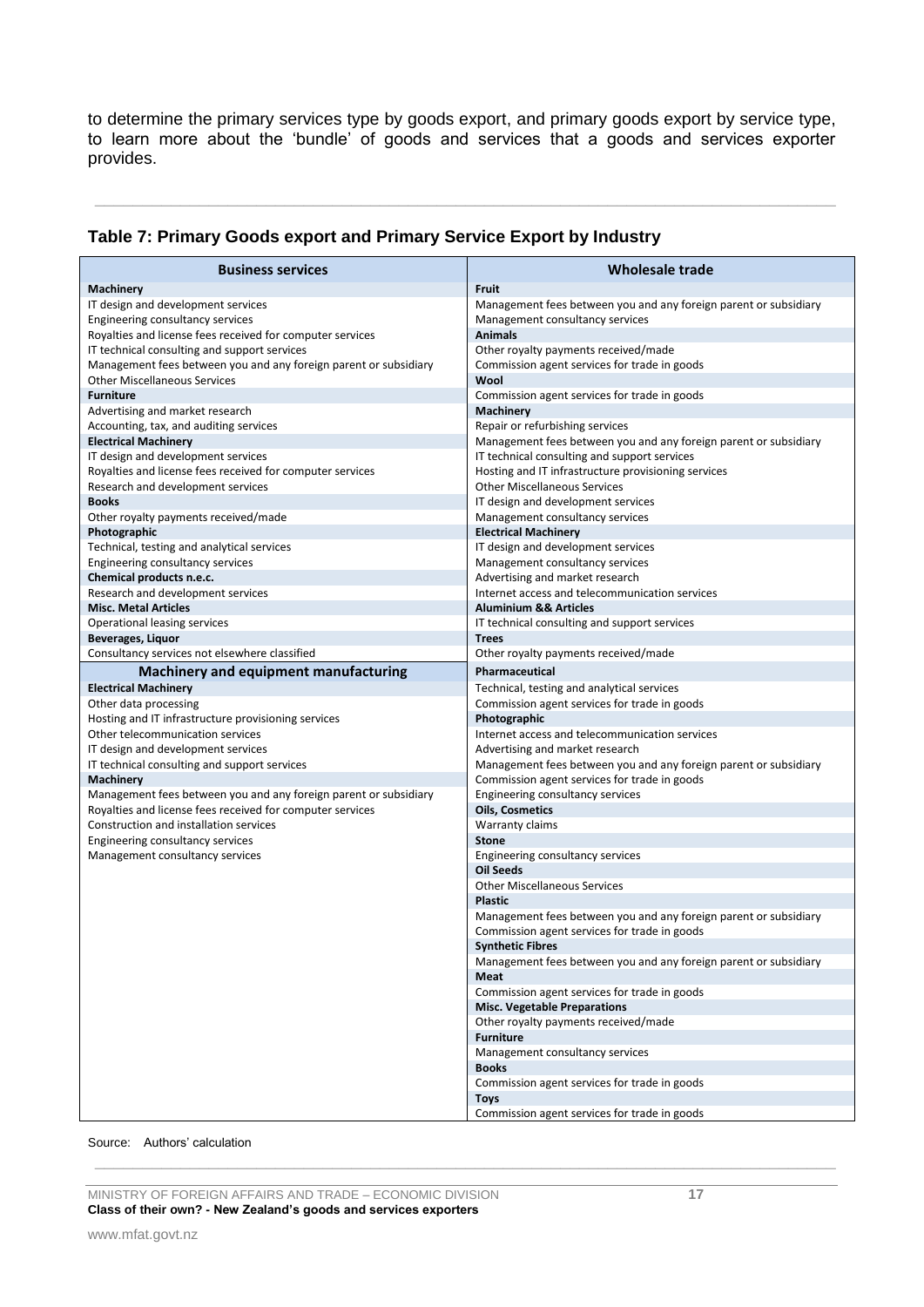For each GSE the primary good export is determined as the good that accounts for the majority of export receipts. Similarly, the primary service export is determined as the service that accounts for the majority of services export receipts. The industry, together with the primary good export and primary service export is summarised in Table 9 in Appendix A. The results for the top three industries (in terms of firm count) is summarised in Table 7.

In the case of wholesale trade, there is a wide range of goods and services bundles. The more prevalent services types associated with the considerable range of goods are commission agent"s services fees and management fees between parent and subsidiary. This is not surprising given the nature of the industry.

The goods associated with firms in the business services industry are manufacturing related and the services associated with this are largely services considered to be high value added such as IT, design and development services; engineering and consultancy services, research and development services and royalties and licence fees received for computer services.

This is also the case with GSEs operating in the machinery and equipment manufacturing industry. The primary goods exports are electrical machinery and machinery, and the services associated are largely high value embedded services such as hosting and IT infrastructure provisioning services, construction and installation services etc.

In addition to logical goods and services bundles, there are occasionally less obvious good, service, and industry combinations, for example, wool and other telecommunications services exports by a firm in the finance industry. Some of the peculiarities could potentially be attributable to the way in which the industry and primary good and service are allocated. Further exploration of the goods and service bundles using more recent data would be useful.

# <span id="page-17-0"></span>**5. Conclusion**

NZ's economic future is largely dependent on growing its exports in a fast changing and increasingly competitive global economy, where mass production is shifting to low cost producer economies and trade is increasingly fragmented along value chain. In this environment, there is an imperative to try and identify export growth engines and the characteristics of high(er) performing exporting firms.

This paper extended on Charteris and Saravanaperumal (2010) and took a closer look at the interesting group of firms that export both goods and services and which potentially could play a critical role in lifting NZ"s economic performance.

The paper found that whilst only a small proportion of NZ firms (3.9%) export both good and services (GSE), it is these firms, which appear to evidence above-the-line characteristics, in terms of contribution (and potential contribution) to growth. These GSE firms were bigger in size, had higher value added, had a greater proportion of firms undertaking R&D and a higher proportion of firms with some levels of FDI.

These goods and services exporters have a greater emphasis in their export receipts on goods than services. Yet their export receipts from services exports exceeds that of service only exporters (SEs). The markets GSEs export to are also more diversified with an average of 12 markets for their goods and 4 markets for their services exports. This compares with an average of four markets among goods only exporters (GEs) and three markets among service only exporters (SEs).

MINISTRY OF FOREIGN AFFAIRS AND TRADE – ECONOMIC DIVISION **18 Class of their own? - New Zealand's goods and services exporters**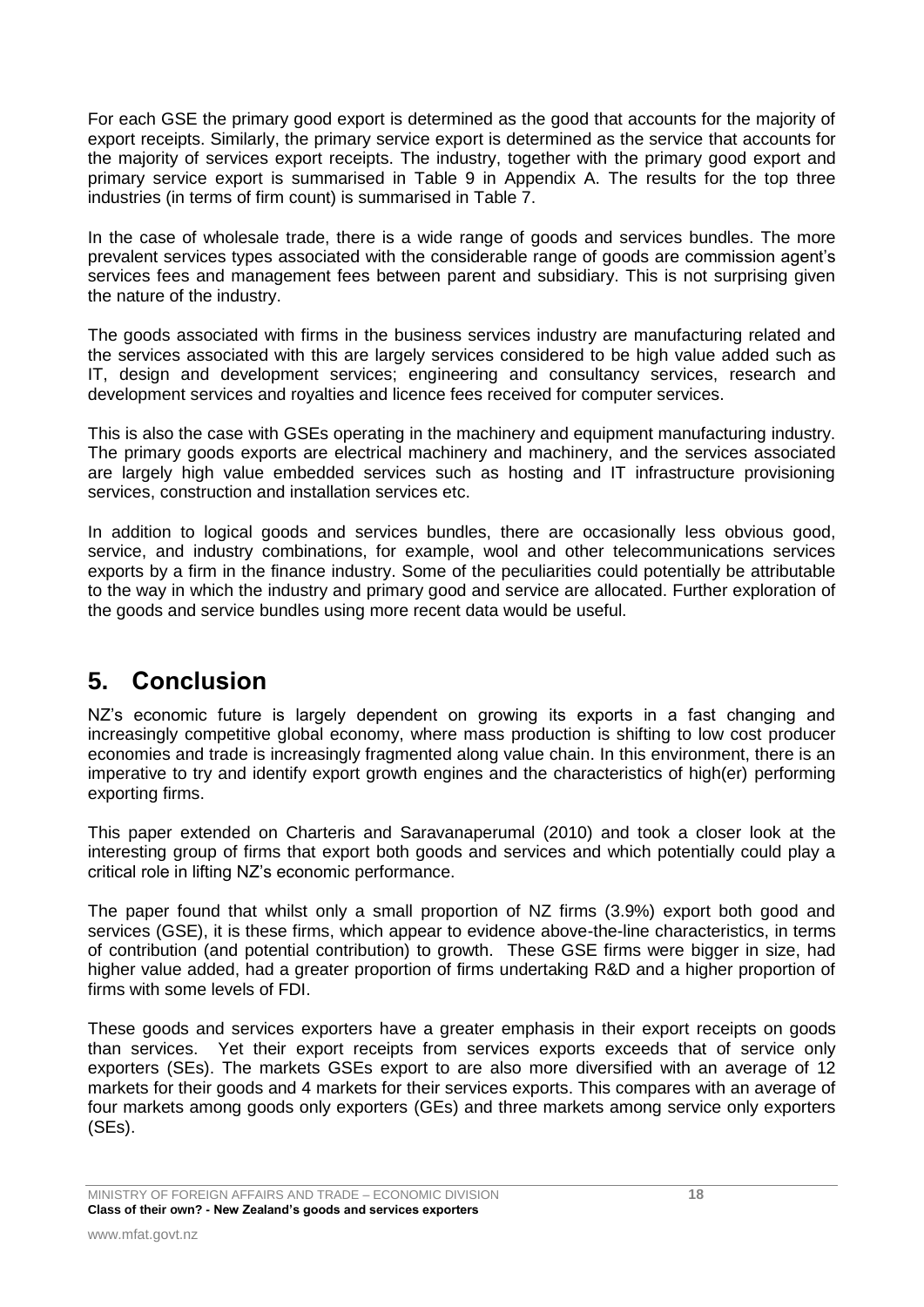In terms of industry composition, the industry within which the largest proportion of GSEs operate is the wholesale industry group (31.3 percent of all GSE firms). Other key industry groups that GSEs feature relatively heavily in include business services (20.0 percent); and machinery, and equipment (8.9 percent).

Investigating the goods and services bundle exported by these firms gave some expected results. For example, the most prevalent service type among GSEs exporting a wide range of goods in the wholesale industry includes commission agent"s services fees and management fees between parent and subsidiary – unsurprising given the nature of the industry. The goods associated with GSEs in the business services industry were manufacturing related and the services associated with this are largely services considered to be high value added such as IT, design and development services; engineering and consultancy services, research and development services and royalties and licence fees received for computer services. This is also the case with GSEs operating out of the machinery and equipment manufacturing industry. There are also, however, a few good and service combinations that are less obvious.

We will shortly be able to examine the same data series using 2011 material. This will be useful to reinforce whether these findings are consistent through time, or reveal any recent trends. This may throw up additional insights into firm characteristics that warrant being nurtured and emulated. A follow-up study could explore whether these characteristics are inherently embedded in these conjoint ("good and services") exporters (GSEs); whether these types of firms permit a stronger reach into global value chains as a consequence (the new global business reality) and; whether the breadth of export markets of these GSEs (an average of 12 markets for their goods but only 4 markets for their related services) tells us something about the nature of restrictions to service exports vis-à-vis merchandise goods.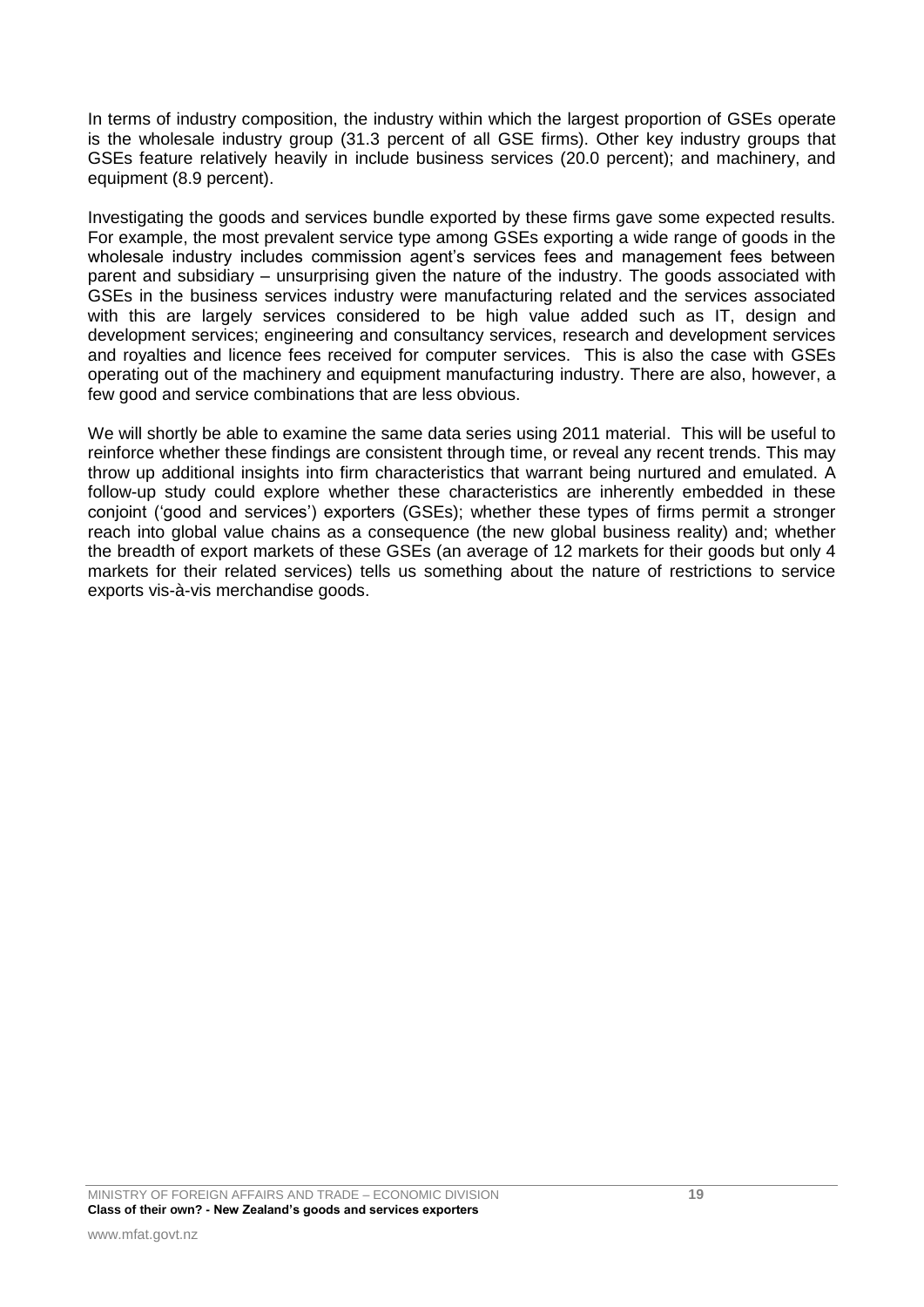## **6. References**

ABAC. 2011. Understanding Services at the heart of a competitive economy. APEC Business Advisory Council.

Breinlich, H. & Criscuolo, C. (2010). *International trade in services: A portrait of importers and exporters.* CEPR Discussion paper No. 7837.

Charteris, G. and Saravanaperumal M(2010). *New Zealand commercial services exporters: First evidence from the prototype Longitudinal Business Database.* Ministry of Foreign Affairs and Trade. Wellington, New Zealand.

Fabling, R. & Sanderson, L. (2010). *Exporting and performance: Market entry, expansion and destination characteristics.* RBNZ Discussion paper no. 2010/07, Reserve Bank of New Zealand. Wellington, New Zealand.

Fabling, R. (2009). *A rough guide to New Zealand's Longitudinal Business Database.* Global COE HiStat Discussion Paper No. GD09103.

Fabling, R., Grimes, A., Sanderson, L., & Stevens, P. (2008). *Some rise by sin, and some by virtue fall: Firm dynamics, market structure and performance.* Occasional Paper 08/01, The Ministry of Economic Development (New Zealand), Wellington, New Zealand.

Iyer, K., Stevens, P., & Tang, K.K. (2011a). Foreign direct investment in New Zealand: New evidence from firm level longitudinal data. *Forthcoming in MED Occasional Paper Series*.

Iyer, K., Stevens, P., & Tang, K.K. (2011b). Indigenous knowledge and Reverse Spillovers from Multinational Enterprises: Evidence from New Zealand. *Forthcoming in MED Occasional Paper Series*.

P Walter and R Dell"mour. 2010. Firm level analysis of international trade in services. IFC Working Papers No 4. Bank for International Settlements.

Statistics New Zealand. (2007). *Improved business understanding via longitudinal database development (IBULDD): Potential outputs from the longitudinal business database.* Statistics New Zealand, Wellington, New Zealand.

Vogel, A. (2009). *Exporter performance in the German business services sector: First evidence from the services statistics panel.* Working paper series in economics no. 111, University of Lneburg, Institute of Economics.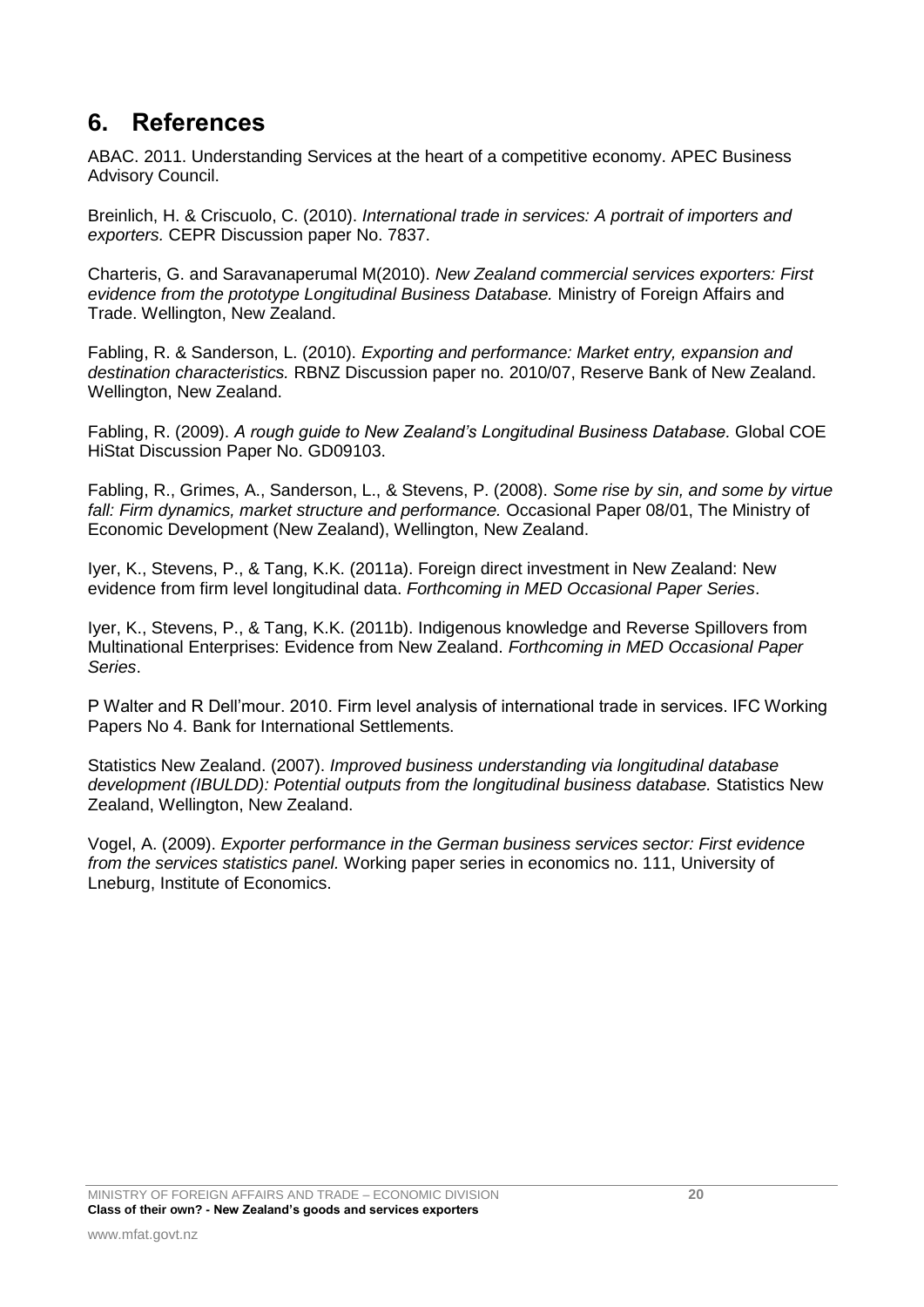# **7. Appendix A**

### **Table 8: T-test for key variables – testing whether there are significant differences for GSEs vs. GEs and GSEs vs. SEs**

 $\_$  , and the contribution of the contribution of the contribution of the contribution of  $\mathcal{L}_\text{max}$ 

|              | <b>GSE vs. GE</b> |           |                          |                         |
|--------------|-------------------|-----------|--------------------------|-------------------------|
|              | <b>FDI</b>        | <b>RD</b> | <b>Employee Count</b>    | <b>Goods Exports</b>    |
| All firms    | $+***$            | $+***$    | $+***$                   | $+$ **                  |
| less than 10 | $+$               | $+$ **    | $\overline{\phantom{a}}$ | $^{+}$                  |
| 10-49        | $+$               | $+***$    | $\ddot{}$                | $+$                     |
| 50-249       | $+**$             | $+$       | $+***$                   | $^{+}$                  |
| $250+$       | $+***$            | $+$       | $+***$                   | $^{+}$                  |
|              | GSE vs. Se        |           |                          |                         |
|              | <b>FDI</b>        | <b>RD</b> | <b>Employee Count</b>    | <b>Services exports</b> |
| All firms    | $+^*$             | $+***$    | $+***$                   | $+***$                  |
| less than 10 | $+$               | $+$ **    | $+$ **                   | $+$ **                  |
| $10 - 49$    | -                 | $+$ **    | $+$ **                   | $+$                     |
| 50-249       | $\ddot{}$         | $+$       | $\ddot{}$                | ۰                       |
| $250+$       | $+***$            | -         | $+***$                   | $+$ *                   |

 $\_$  , and the contribution of the contribution of the contribution of the contribution of  $\mathcal{L}_\text{max}$ 

Significant at the \*\*\* 1%, \*\*5% and \*10% levels

Source: Authors" calculations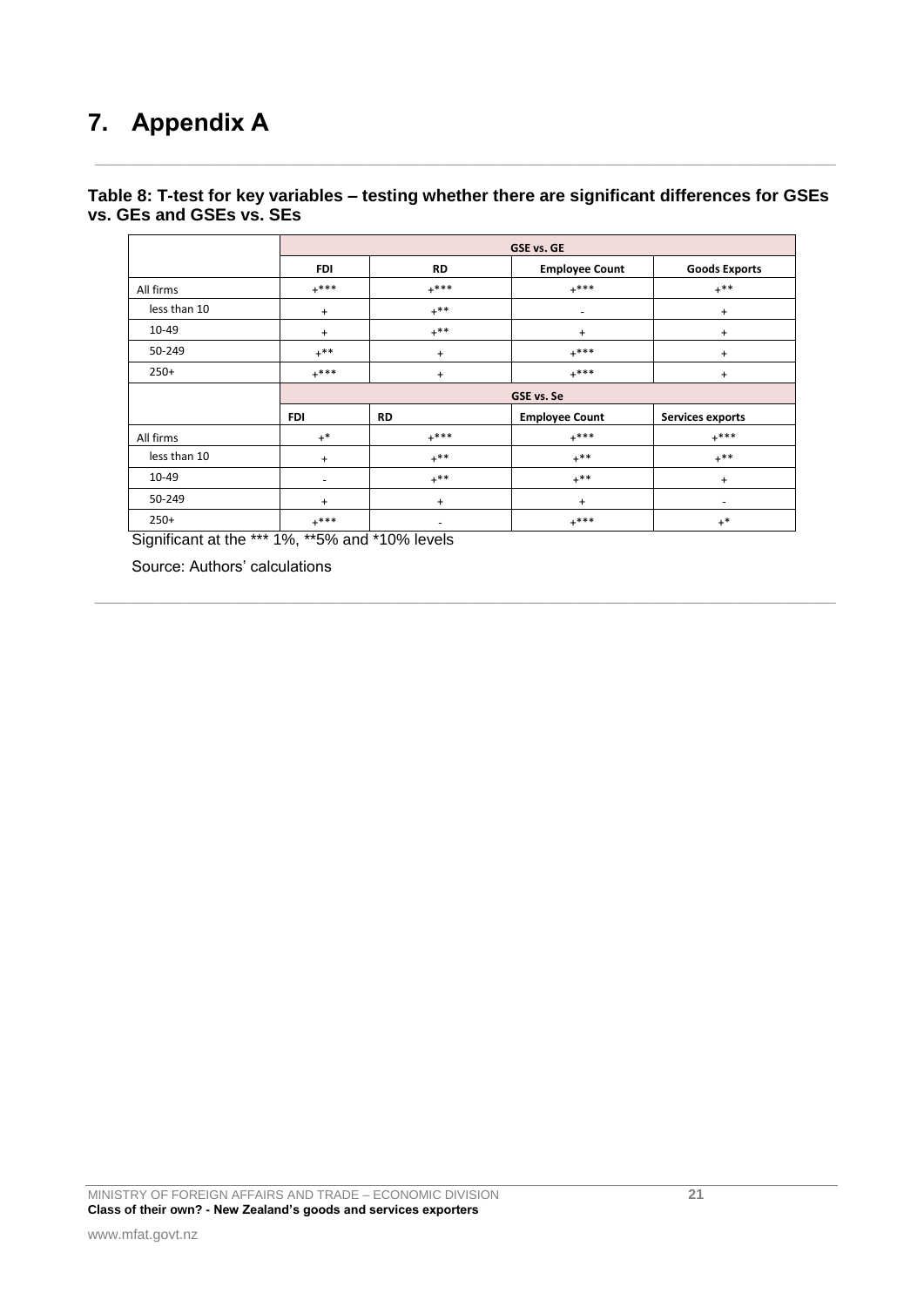## **Table 9: Primary Goods export and Primary Service Export by Industry**

 $\_$  , and the contribution of the contribution of the contribution of the contribution of  $\mathcal{L}_\text{max}$ 

| Air transport                                             | Dairy product manufacturing                      | <b>Wholesale trade</b>                     |
|-----------------------------------------------------------|--------------------------------------------------|--------------------------------------------|
| <b>Aircraft</b>                                           | Dairy                                            | <b>Fruit</b>                               |
|                                                           |                                                  | Management fees between you and any        |
| Repair or refurbishing services                           | Other royalty payments received/made             | foreign parent or subsidiary               |
|                                                           | <b>Electricity generation and supply and Gas</b> |                                            |
| Beverage and malt manufacturing                           | <b>Supply</b>                                    | Management consultancy services            |
| Beverages, Liquor                                         | <b>Electrical Machinery</b>                      | <b>Animals</b>                             |
| Warranty claims                                           | Engineering consultancy services                 | Other royalty payments received/made       |
|                                                           |                                                  |                                            |
|                                                           |                                                  | Commission agent services for trade in     |
| Legal services                                            | <b>Finance</b>                                   | goods                                      |
| <b>Business services</b>                                  | Wool                                             | Wool                                       |
|                                                           |                                                  | Commission agent services for trade in     |
| Machinery                                                 | Other telecommunication services                 | goods                                      |
| IT design and development services                        | <b>Furniture and other manufacturing</b>         | Machinery                                  |
| Engineering consultancy services                          | Wood                                             | Repair or refurbishing services            |
| Royalties and license fees received for                   |                                                  | Management fees between you and any        |
| computer services                                         | Other royalty payments received/made             | foreign parent or subsidiary               |
|                                                           |                                                  | IT technical consulting and support        |
| IT technical consulting and support                       |                                                  |                                            |
| services                                                  | <b>Insurance</b>                                 | services                                   |
| Management fees between you and any                       |                                                  | Hosting and IT infrastructure provisioning |
| foreign parent or subsidiary                              | <b>Furniture</b>                                 | services                                   |
| <b>Other Miscellaneous Services</b>                       | IT design and development services               | <b>Other Miscellaneous Services</b>        |
| <b>Furniture</b>                                          | Machinery and equipment manufacturing            | IT design and development services         |
| Advertising and market research                           | <b>Electrical Machinery</b>                      | Management consultancy services            |
| Accounting, tax, and auditing services                    | Other data processing                            | <b>Electrical Machinery</b>                |
|                                                           | Hosting and IT infrastructure provisioning       |                                            |
| <b>Electrical Machinery</b>                               |                                                  |                                            |
|                                                           | services                                         | IT design and development services         |
| IT design and development services                        | Other telecommunication services                 | Management consultancy services            |
| Royalties and license fees received for                   |                                                  |                                            |
| computer services                                         | IT design and development services               | Advertising and market research            |
|                                                           | IT technical consulting and support              | Internet access and telecommunication      |
| Research and development services                         | services                                         | services                                   |
| <b>Books</b>                                              | Machinery                                        | <b>Aluminium &amp;&amp; Articles</b>       |
|                                                           | Management fees between you and any              | IT technical consulting and support        |
| Other royalty payments received/made                      | foreign parent or subsidiary                     | services                                   |
|                                                           | Royalties and license fees received for          |                                            |
|                                                           |                                                  |                                            |
| Photographic                                              | computer services                                | <b>Trees</b>                               |
| Technical, testing and analytical services                | Construction and installation services           | Other royalty payments received/made       |
| Engineering consultancy services                          | <b>Engineering consultancy services</b>          | Pharmaceutical                             |
| Chemical products n.e.c.                                  | Management consultancy services                  | Technical, testing and analytical services |
|                                                           |                                                  | Commission agent services for trade in     |
| Research and development services                         | <b>Mining and quarrying</b>                      | goods                                      |
| <b>Misc. Metal Articles</b>                               | <b>Machinery</b>                                 | Photographic                               |
|                                                           |                                                  | Internet access and telecommunication      |
| Operational leasing services                              | Operational leasing services                     | services                                   |
| Beverages, Liquor                                         | Non-metallic mineral product manufacturing       | Advertising and market research            |
|                                                           |                                                  |                                            |
| Consultancy services not elsewhere                        |                                                  | Management fees between you and any        |
| classified                                                | <b>Mineral Fuels</b>                             | foreign parent or subsidiary               |
|                                                           |                                                  | Commission agent services for trade in     |
| <b>Communication services</b>                             | Construction and installation services           | goods                                      |
| <b>Electrical Machinery</b>                               | Machinery                                        | Engineering consultancy services           |
| Other telecommunication services                          | Management consultancy services                  | <b>Oils, Cosmetics</b>                     |
| <b>Books</b>                                              | <b>Other food manufacturing</b>                  | Warranty claims                            |
| Postal and courier services                               | Fish                                             | <b>Stone</b>                               |
|                                                           |                                                  |                                            |
| Fish                                                      | Other royalty payments received/made             | Engineering consultancy services           |
| Other telecommunication services                          | <b>Animals</b>                                   | <b>Oil Seeds</b>                           |
|                                                           | Management fees between you and any              |                                            |
| Paper                                                     | foreign parent or subsidiary                     | <b>Other Miscellaneous Services</b>        |
| Management fees between you and any                       |                                                  |                                            |
| foreign parent or subsidiary                              | Fat, Oil                                         | <b>Plastic</b>                             |
|                                                           |                                                  | Management fees between you and any        |
| <b>Construction</b>                                       | Management consultancy services                  | foreign parent or subsidiary               |
|                                                           |                                                  | Commission agent services for trade in     |
|                                                           |                                                  |                                            |
| <b>Machinery</b>                                          | Personal and other community services            | goods                                      |
| Construction and installation services                    | <b>Plastic</b>                                   | <b>Synthetic Fibres</b>                    |
| MINISTRY OF FOREIGN AFFAIRS AND TRADE - ECONOMIC DIVISION |                                                  | 22                                         |

**Class of their own? - New Zealand's goods and services exporters**